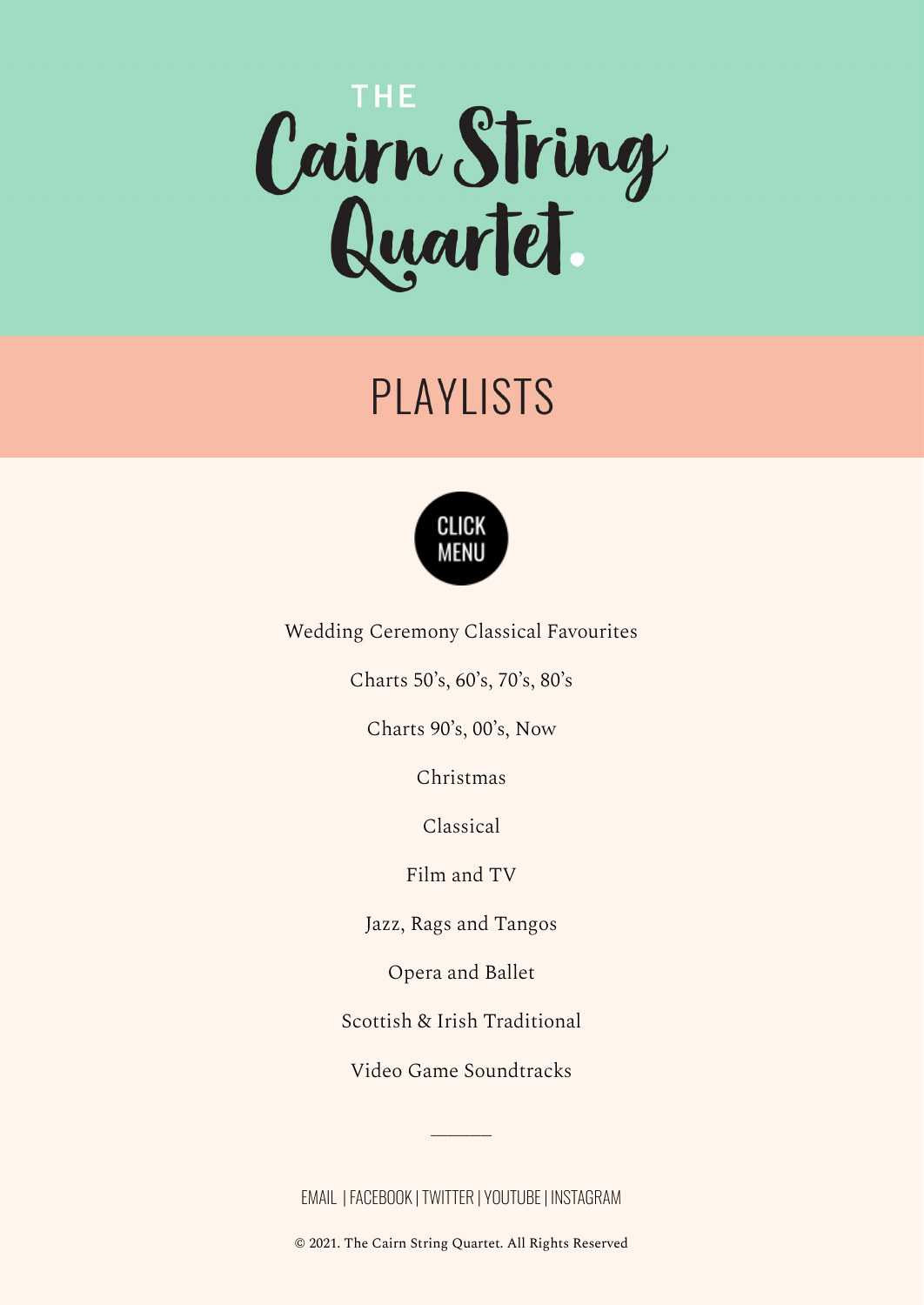# <span id="page-1-0"></span>Wedding Ceremony Classical Favourites

BACK TO [MENU](#page-0-0)

**A Thousand Years** / Christina Perry **Air on a G String** / Bach **All about You** / McFly **Ave Maria** / Beyonce, Schubert and Gounod **Canon** / Pachelbel **Caledonia** / Dougie McLean **For the Love of a Princess** / Secret Wedding / Braveheart **Here Come the Girls turning into Pachelbel's Canon** / Sugababes / Pachelbel **Highland Cathedral I Giorno** / Einaudi **Kissing You** / From Romeo and Juliet **One Day Like this** / Elbow **Spring 1** / Max Richter (Bridgerton) **The Final Countdown** / Europe **Wedding March** / Wagner **Wedding March** / Mendelssohn **Wedding March turning into Star Wars** / Mendelssohn / Star Wars **Wedding March turning into All you Need is Love** / Mendelssohn / Beatles **Wedding March turning into Another One Bites the Dust** / Mendelssohn / Queen **Wildest Dreams** / Taylor Swift (Bridgerton) **Wings** / Birdy **500 Miles** / the Proclaimers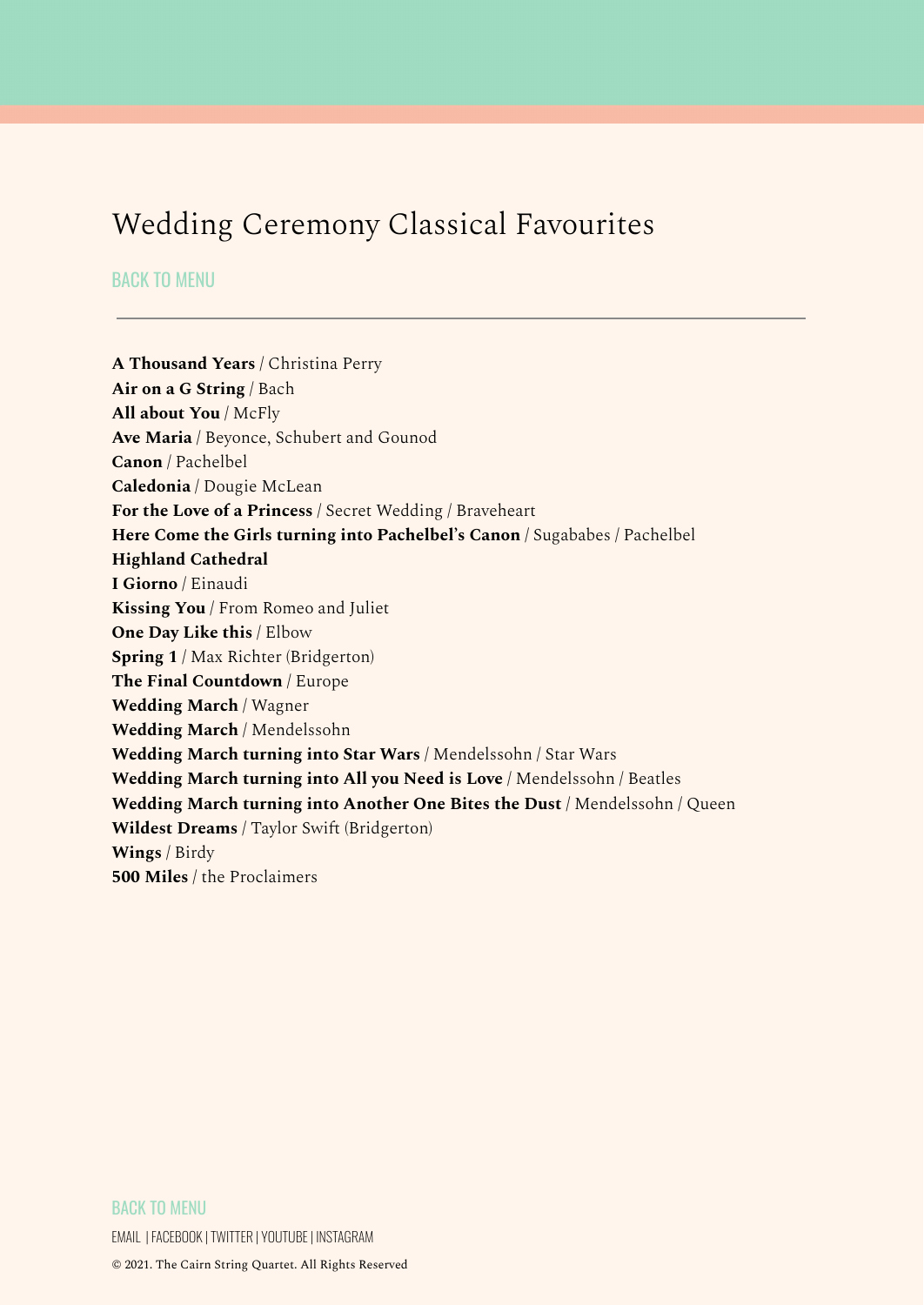# <span id="page-2-0"></span>Charts 50, 60, 70, 80s

BACK TO [MENU](#page-0-0)

**A Case of You** / Joni Mitchell **A Forrest** / The Cure **A Hard Days Night** / The Beatles **A Little Help from My Friends** / The Beatles **A Little respect** / Erasure **A Song for you** / Donny Hathaway **Africa** / Toto **Ain't No Mountain High Enough** / Marvin Gaye/Diana Ross **Albatross** / Fleetwood Mac **All I Want is You** / U2 **All you Need is Love** / The Beatles **Always a Woman** / Billy Joel **America** / Simon and Garfunkel **And I Love Her** / The Beatles **Annie's Song** / John Denver **Another One Bites the Dust** / Queen **At Last** / Etta James **Atomic** / Blondie **Baby Give it Up** / KC and the Sunshine Band **Baby I Love You** / The Ramones **Back in Black** / AC/DC **Ballerina Girl** / Lionel Ritchie **Beat It** / Michael Jackson **Be My Baby** / the Ronnettes **Bicycle Race** / Queen **Billy Jean** / Michael Jackson **Blackbird** / The Beatles **Blue Moon** / The Marcels **Bohemian Rhapsody** / Queen **Born to be Wild** / Steppenwolf **Born to Run** / Bruce Springsteen **Both Sides Now** / Joni Mitchell **Boys Don't Cry** / The Cure **Bridge Over Troubled Water** / Paul Simon

### BACK TO [MENU](#page-0-0)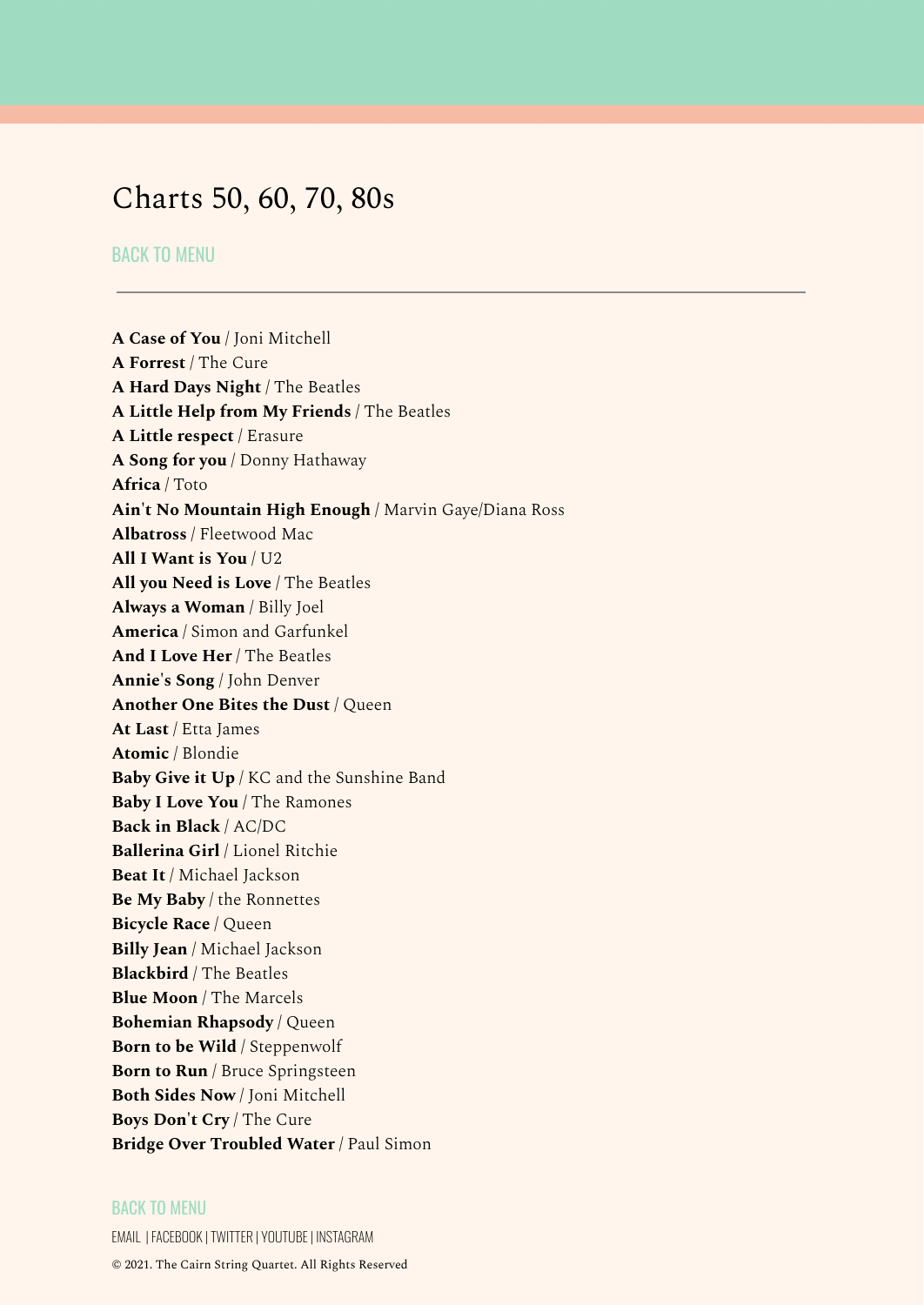**Bring on the Dancing Horses** / Echo & the Bunnymen **Bring Your Daughter to the Slaughter** / Iron Maiden **Brown Eyed Girl** / Van Morrisson **C'est la Vie** / Double Denim Medley **California Dreaming** / The Mama and the Papas **Can't Help Falling in Love** / Elvis **Caravan of Love** / House Martins **Carla Etude** / Elton John **Cars** / Gary Numan **Celebration** / Kool and the Gang **Changes** / David Bowie **Close to You** / The Carpenters **Come and get Your Love** / Redbone **Come on Eileen** / Dexy's Midnight Runners **Comfortably Numb** / Pink Floyd **Coming to America** / Neil Diamond **Come on Over to my Place** / The Drifters **Could it be Magic** / Barry Manilow **Country Roads Take me Home** / John Denver **Crazy Little thing Called Love** / Queen **Dancing Queen** / ABBA **Dancing in the Dark** / Bruce Springsteen **Disco Inferno** / 70's Medley **Does Your Mother Know** / ABBA **Don't Leave me This Way** / Jimmy Somerville **Don't Stop Believing** / Journey **Don't Stop me Now** / Queen **Don't Worry Baby /** The Beach Boys **Don't You Want me Baby** / The Human League **Eight Days a Week** / The Beatles **Eleanor Rigby** / The Beatles **English Rose** / Paul Weller **Enter Sandman** / Mettalica **Everlasting Love** / Love Affair \ **Everywhere** / Fleetwood Mac **Every Day is Like Sunday** / Morrissey **Every Little Thing She Does is Magic** / The Police **Every Step You Take** / The Police **Everything** / Michael Bublé **Faithfully** / Journey **Fat Bottomed Girls** / Queen

# BACK TO [MENU](#page-0-0)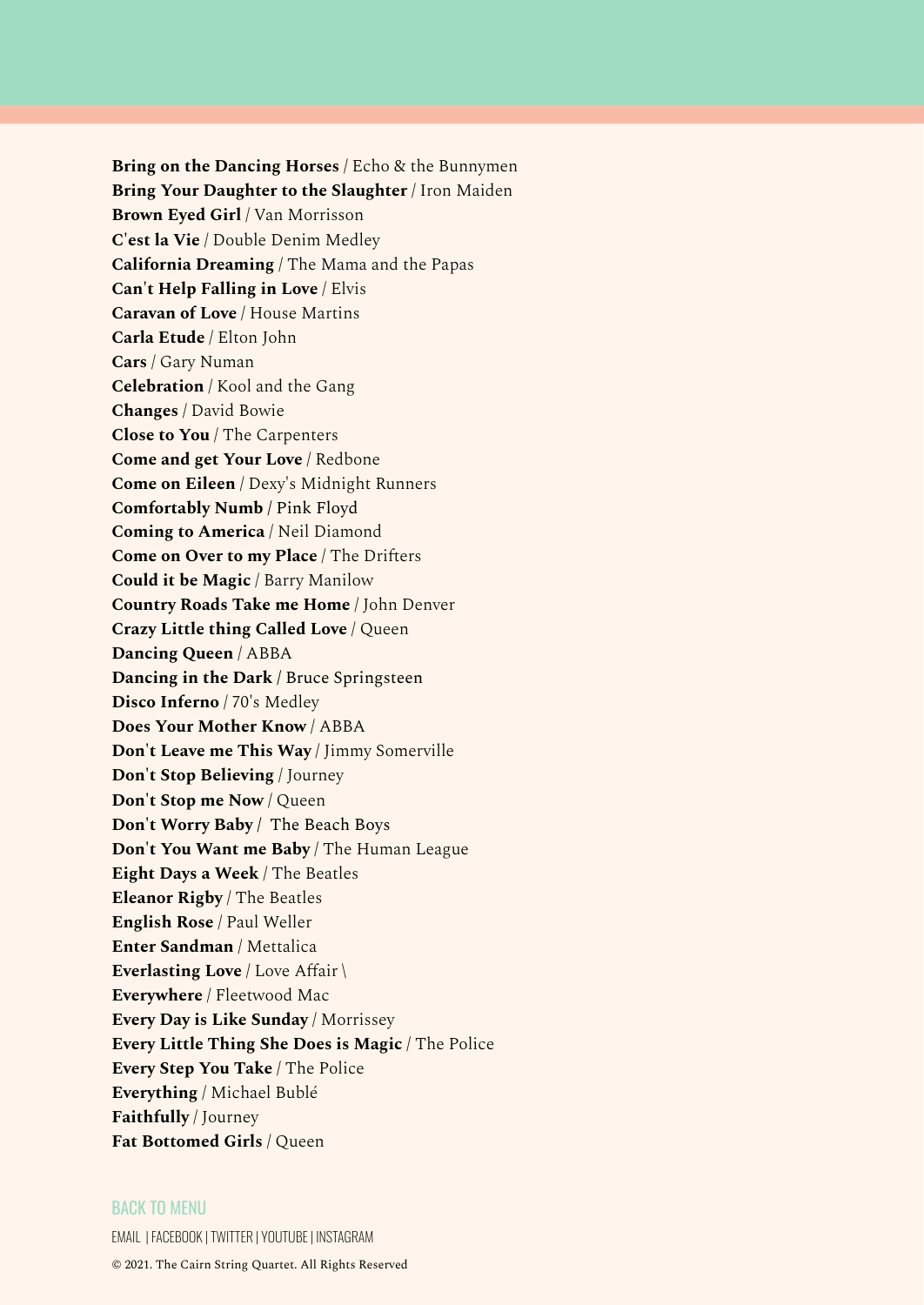**Feeling Good** / Nina Simone **For me Formidable** / Charles Aznavour **Forever in Blue Jeans** / Double Denim Medley **From New York to LA** / Patsy Gallant **Funky Town** / 70's Medley **Get Back** / The Beatles **God Only Knows** / The Beach Boys **Gold** / Spandau Ballet **Good Day Sunshine** / The Beatles **Good Vibrations** / The Beach Boys **Gravity** / Embrace **Groovy Kind of Love** / Phil Collins **Gypsy** / Fleetwood Mac **Happy Together** / The Turtles **Harvest Moon** / Neil Young **Have I told you Lately** / Van Morrisson **Have you Ever Seen the Rain** / Credence Clearwater Revival **Heart of Gold** / Neil Young **Hello Goodbye** / The Beatles **Here Comes the Sun** / The Beatles **Here Comes the Sun** / Nina Simone **Heroes** / David Bowie **Hey Jude** / The Beatles **Higher and Higher** / Jackie Wilson **Highway to Hell** / AC/DC **Hotel California** / The Eagles **Hound Dog** / Elvis **Hysteria** / Def Leppard **I Do, I Do, I Do** / Abba **I Don't Want to Miss a Thing** / Aerosmith **I Feel Fine** / The Beatles **I Feel Good** / Double Denim Medley **I Get Around** / The Beach Boys **I Just Can't Stop Loving You** / Michael Jackson **I left my heart in San Francisco** / Tony Bennett **I love Rock and Roll** / Joan Jett & the Blackhearts **I Love Rock n Roll** / Joan Jett **I Love You** / The Ordinary Boys **I Only Have Eyes for You** / The Flamingoes **I Only Want to be with You** / Dusty Springfield **I Say a Little Prayer** / 70's Medley

### BACK TO [MENU](#page-0-0)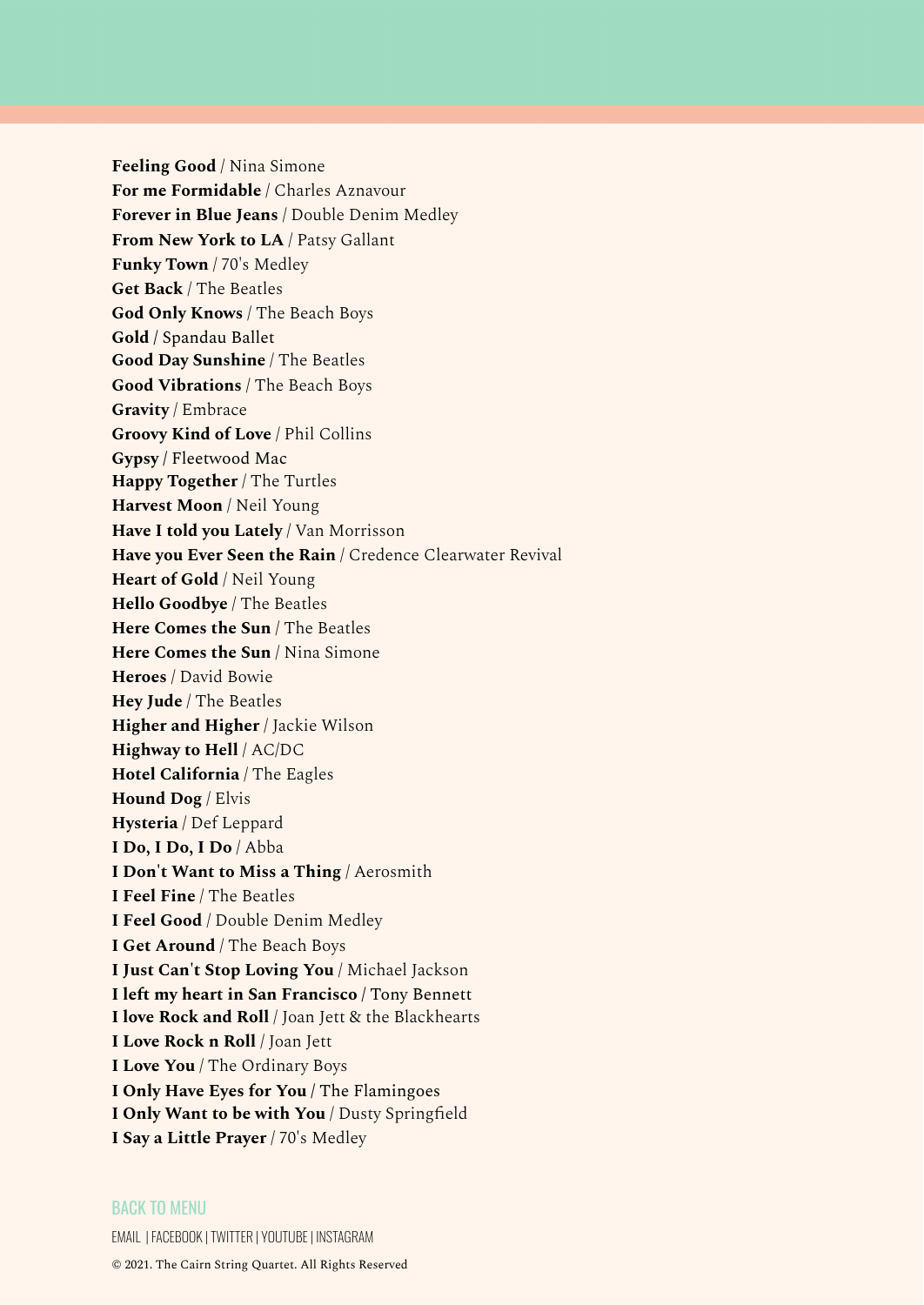**I Think We're Alone Now** / Tiffany **I Wanna be your Lover** / Prince **I Will Survive** / 70's Medley **I Would Die for you** / Prince **I'll be there** / Jackson 5 **I'll be Your Mirror** / The Velvet Underground **I'm a Believer** / The Monkeys **I'm gonna be (500 Miles)** / The Proclaimers **Imagine** / John Lennon **Immigrant Song** / Led Zeppelin **Into My Arms** / Nick Cave **Iris** / The Goo Goo Dolls **Is This Love** / Bob Marley **Isn't She Lovely** / Stevie Wonder **It Must be Love** / Madness **It's Not Unusual** / Tom Jones **Just a Gigolo** / David Lee Roth **Just Can't Get Enough** / Depeche Mode **La Vie en Rose** / Louis Armstrong **La Vie en Rose** / Edith Piaf **Lady Madonna** / The Beatles **Let it Be** / The Beatles **Let It Be Me** / The Everley Brothers **Let's Dance** / David Bowie **Life on Mars** / David Bowie **Light my Fire** / The Doors **Like a Rolling Stone** / Bob Dylan **Lips like Sugar** / Echo & the Bunnymen **Living on a Prayer** / Bon Jovi **L-O-V-E** / Nat King Cole **Love of my Life** / Queen **Love Gun** / Kiss **Love me Tender** / Elvis **Love, Reign O'er Me** / The Who **Lovely Day** / Bill Withers **Lovesong** / The Cure **Loving You** / Minnie Riperton **Lullaby** / The Cure **Make Me Smile** / Steve Hurley and Cockney Rebel **Mamma Mia** / Abba **Man in the Mirror** / Michael Jackson

### BACK TO [MENU](#page-0-0)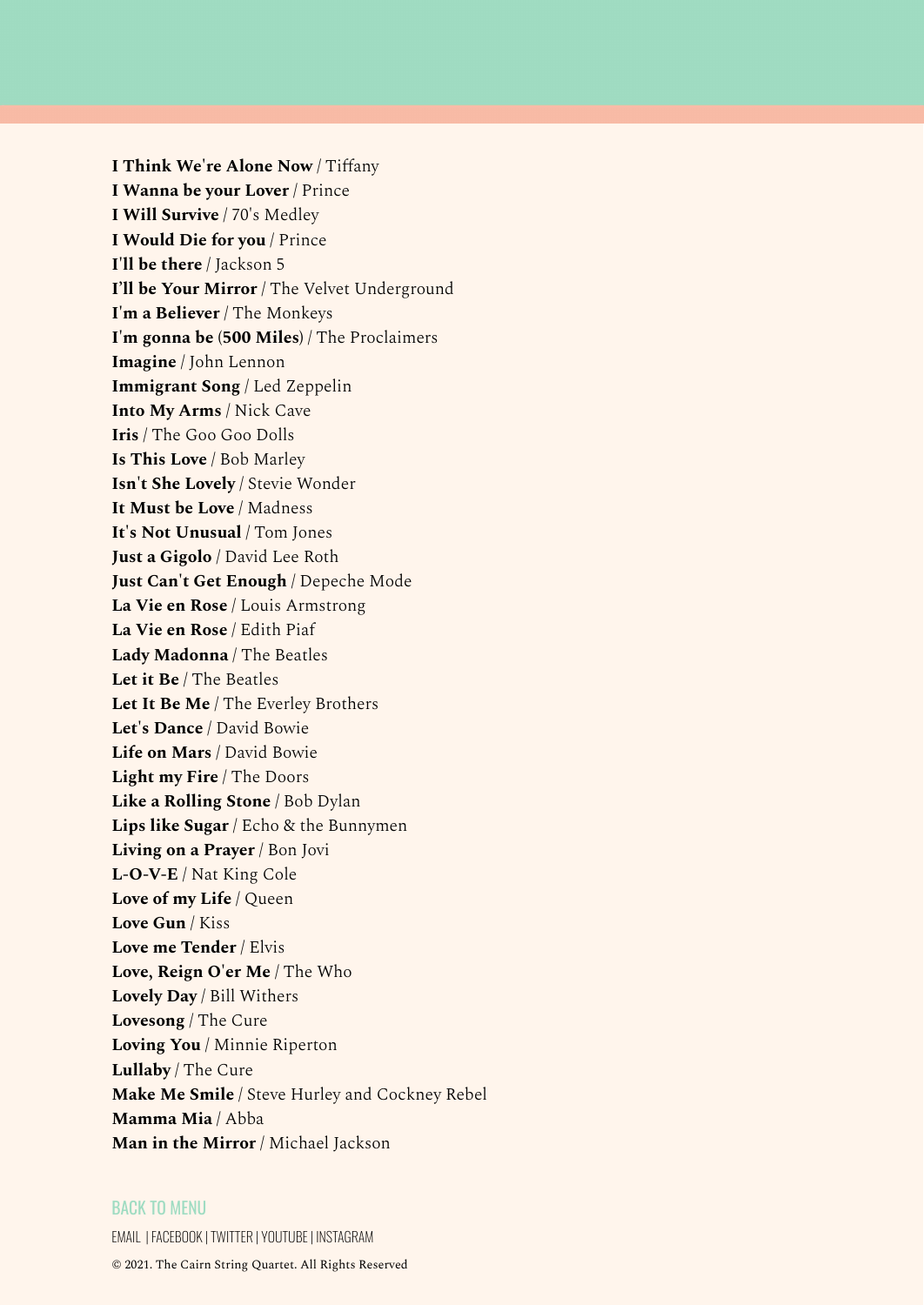**Material Girl** / Madonna **Medley - She loves you, I wanna hold your hand, Here comes the sun and All you need is love** / The Beatles **Michelle** / The Beatles **More Than a Feeling** / Boston **Mr Bojangles** / Nina Simone **Mr Sandman** / The Chordettes **Mrs Robinson** / Simon and Garfunkel **Mull of Kintyre** / Paul McCartney Wings **My First, My Last, My Everything** / Barry White **My Life** / The Beatles **My Love** / Paul McCartney and Wings **Never Tear us Apart** / INXS **New York New York** / Frank Sinatra **Northern Lights** / Renaissance **Northern Sky** / Nick Drake **Norwegian Wood** / The Beatles **Nothing Lasts Forever** / Echo & the Bunnymen **One** / Metallica **One Love** / Bob Marley **Orinoco Flow** / Enya **Papa Don't Preach** / Madonna **Paperback Writer** / The Beatles **Paradise City** / Guns N' Roses **Paranoid** / Black Sabbath **Penny Arcade** / Roy Orbison **Perfect Day** / Lou Reed **Piano Man** / Billy Joel **Please, Please let me get what I want** / The Smiths **Pour Some Sugar on Me** / Def Leppard **Pretty Woman** / Roy Orbison **Rescue** / Echo & the Bunnymen **Respect** / Aretha Franklin **Ring of Fire** / Double Denim Medley **Rock Around the Clock** / Bill Haley **Rockin All Over the World** / Status Quo **Romeo and Juliet** / Dire Straits **Rust** / Echo & the Bunnymen **Same Jeans** / Double Denim Medley **Say a Little Prayer** / Dionne Warwick **Shine On You Crazy Diamonds** / Pink Floyd

### BACK TO [MENU](#page-0-0)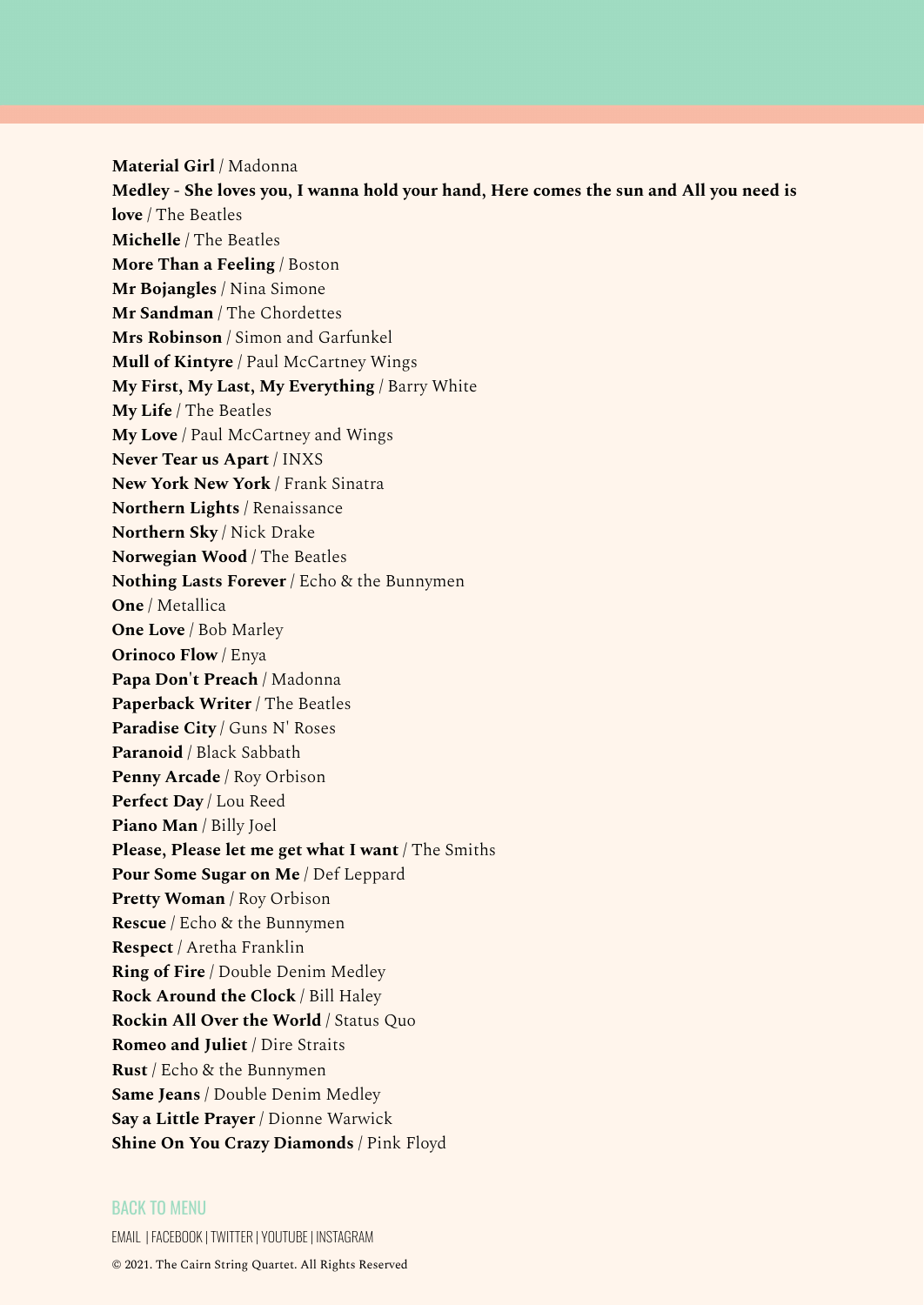**Show Me Heaven** / Marie McKee 'Days of Thunder' **Signed, Sealed, Delivered** / Stevie Wonder **Smooth Criminal** / Michael Jackson **Somebody to Love** / Queen **Something** / The Beatles **Somewhere Over The Rainbow / What a Wonderful World** / Israel Israel Kamakawiwo'ole **Songbird** / Fleetwood Mac **Stand by Me** / Ben E. King **Stand by Your Man** / Tammy Wynette **Strawberry Fields Forever** / The Beatles **Stripped** / Depeche Mode **String Reprise / Treaty** / Leonard Cohen **Stuck in the Middle with You** / Stealers Wheel **Sunshine on Leith** / The Proclaimers **Sweet Caroline** / Neil Diamond **Sweet Dreams** / Annie Lennox **Take on Me** / AHA **Teenage Kicks** / The Undertones **Teenage Wasteland** / The Who **Thank You** / Led Zeppelin **The Boys are Back in Town** / Thin Lizzy **The Chain** / Fleetwood Mac **The Final Countdown** / Europe **The Long and Winding Road** / The Beatles **The Lovers Concerto** / The Toys **The Monster Mash** / Bobby Pickett **The Power of Love** / Huey Lewis and the News **The Rose** / Bette Midler **How Sound of Silence** / Paul Simon **The Wonder of You** / Elvis **There Must be an Angel Playing With my Heart** / Eurythmics / Annie Lennox **Thick as a Brick** / Jethro Tull **This Guy's in Love with You** / Burt Bacharach **Thriller** / Michael Jackson **Thunder Road** / Bruce Springsteen **Till there was You** / The Beatles **Time after Time** / Cyndi Lauper **Tiny Dancer** - Elton John **Together in Electric Dreams** / Mike Oldfield **Tomorrow Never Knows** / The Beatles **Total Eclipse of the Heart** / Bonnie Tyler

### BACK TO [MENU](#page-0-0)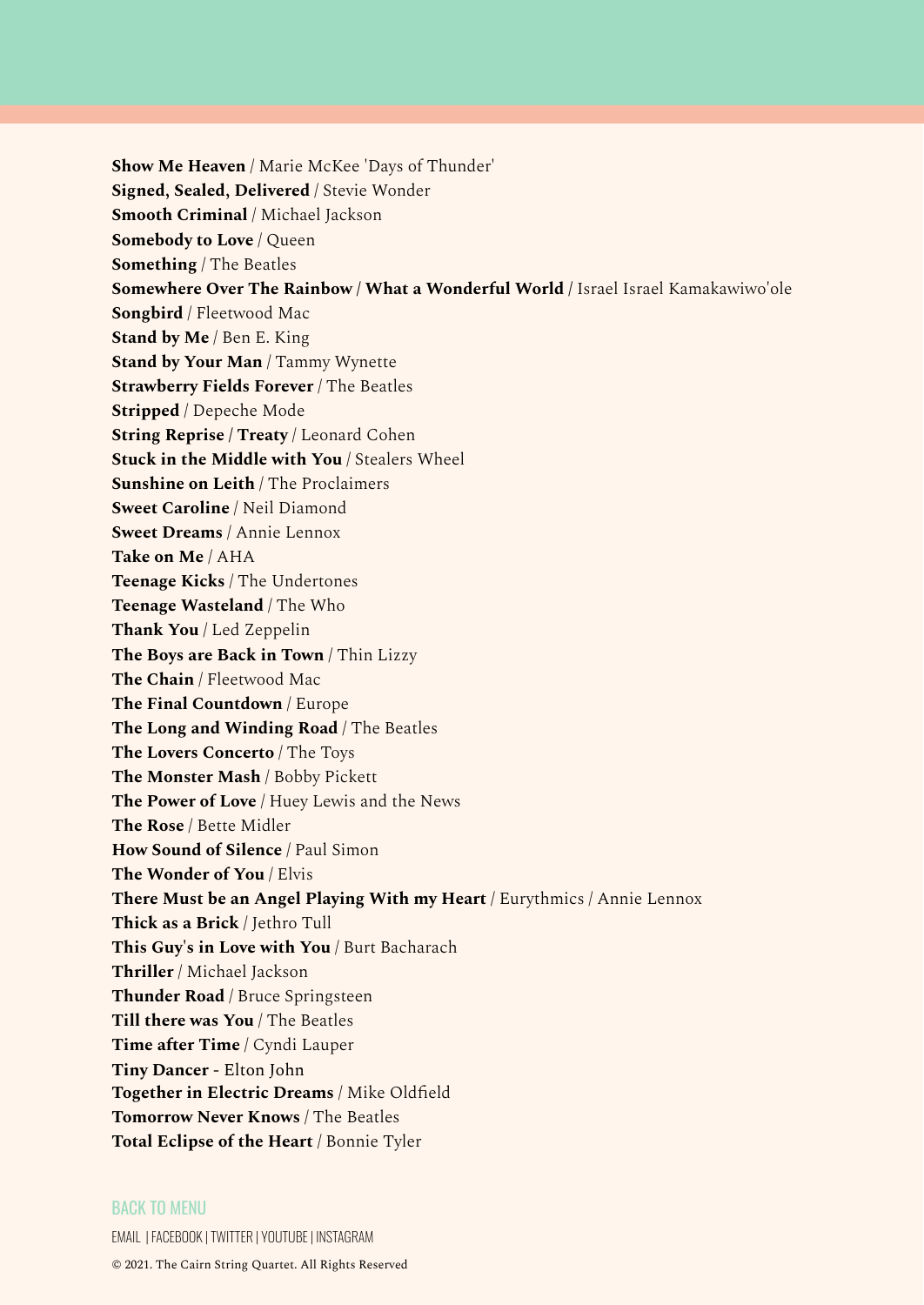**True** / Spandau Ballet **True Faith** / New Order **Try a Little Tenderness** / Marvin Gaye **Turn Turn Turn** / The Byrds **Twist and Shout** / The Beatles **Under Pressure** / Queen **Waterloo** / Abba **Watermark** / Enya **We Have All the Time in the World** / Louis Armstrong **We're Having a Party** / The Drifters **What a Wonderful World** / Louis Armstrong **What Do You Got** / Bon Jovi **What the World Needs now, Is Love** / Jackie de Shannon **When I Fall in Love** / Heyman and Young **When I'm 64** / The Beatles **Whiter Shade of Pale** / Procol Harum **White Wedding** / Billy Idol **Wish You Were Here** / Pink Floyd **With or Without You** / U2 **Wonderful Tonight** / Eric Clapton **World Without Love** / The Beatles **Wouldn't It Be Nice** / The Beach Boys **Wuthering Heights** / Kate Bush **Yesterday** / The Beatles **YMCA** / The Village People **You are so Beautiful** / Joe Cocker **You Are the Sunshine of my Life** / Stevie Wonder **You Make my Dreams come True** / Hall and Oates **You Really Got a Hold on Me** / Smokey Robinson **You Really Got Me** / The Kinks **Young Hearts Run Free** / Candi Staton **You Shook me All Night Long** / AC/DC **You Shook Me All Night Long** / AC/DC **You're my Best Friend** / Queen **You've Got a Friend** / Carol King **Your Song** / Elton John

### BACK TO [MENU](#page-0-0)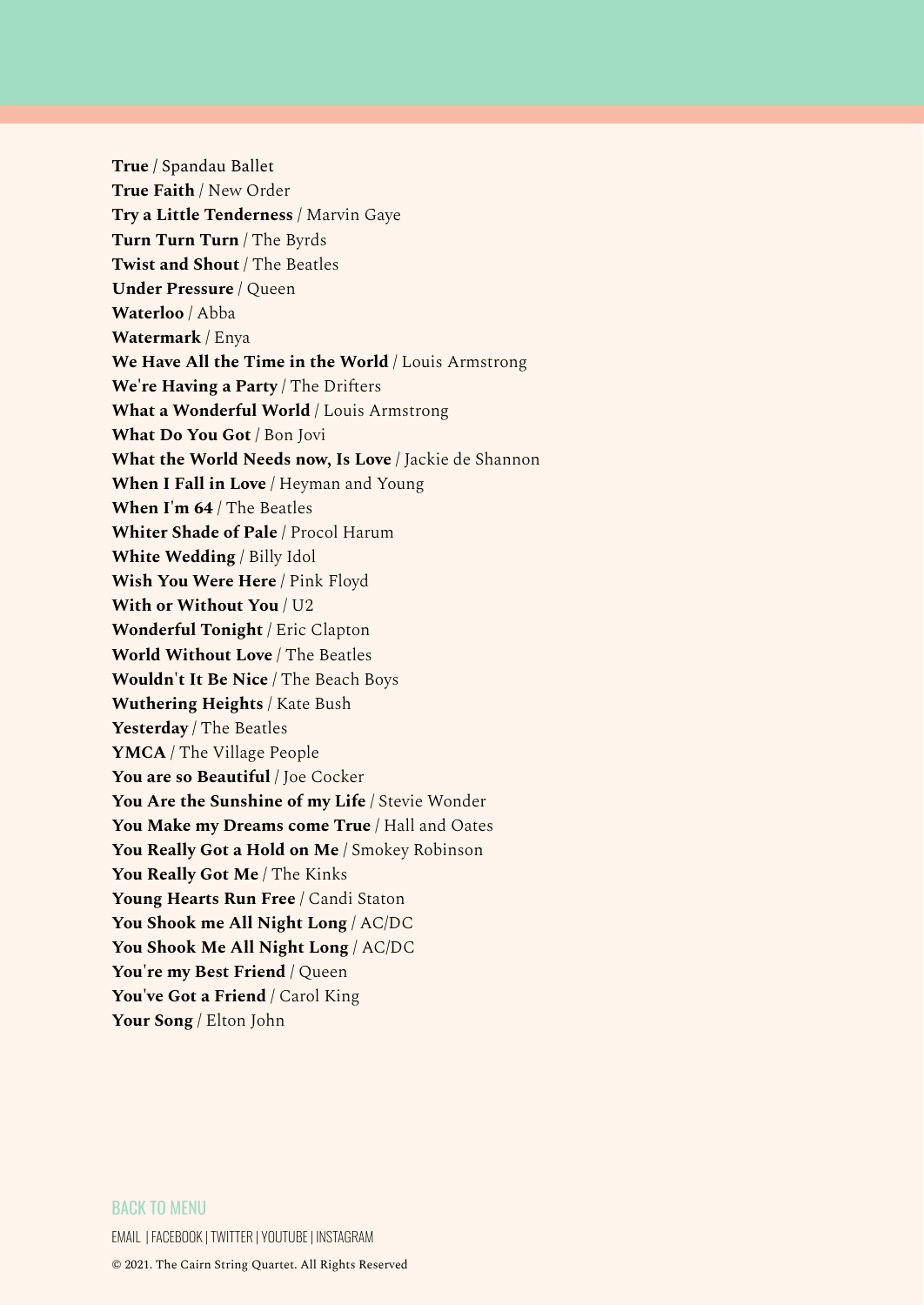# <span id="page-9-0"></span>Charts 90, 00s, Now

# BACK TO [MENU](#page-0-0)

**19 You + Me** / Dan + Shay **2 become 1** / Spice Girls **23** / Jimmy Eat World **4 Hero** / Les Fleurs **A Farewell to Kings** / Rush **A Million Love Songs** / Take That **A Million Years Ago** / Adele **A Moment Like This** / Leona Lewis **A Real Hero** / College and Electric Youth **A Sky Full of Stars** / Coldplay **A Thousand Years** / Christina Perry **A Week Off** / Malcolm Middleton **Accidentally in Love** / Counting Crows **Adventure of a Lifetime** / Coldplay **Afterglow** / Ed Sheeran **All of Me** / John Legend **All of the Lights** / Kanye West **All of the Lights Interlude** / Kanye West **All that I want** / Rival Sons **All the Single Ladies - Put a Ring on It** / Beyoncé **All the Small Things** / Blink 182 **All the Things that I have Done** / The Killers **All the Way Down : Prologue Chapter 1** / Biffy Clyro **All Time Love** / Will Young **Always a Woman** / Billy Joel **Amazing** / Aerosmith **American Land** / Bruce Springsteen **Angeles** / Elliot Smith **Angels** / Robbie Williams **Apologise** / One Republic **Astronaut** / Amanda Palmer **Ave Maria** / Beyonce **Awake** / Josh Groban **Baby Lee** / Teenage Fanclub

# BACK TO [MENU](#page-0-0)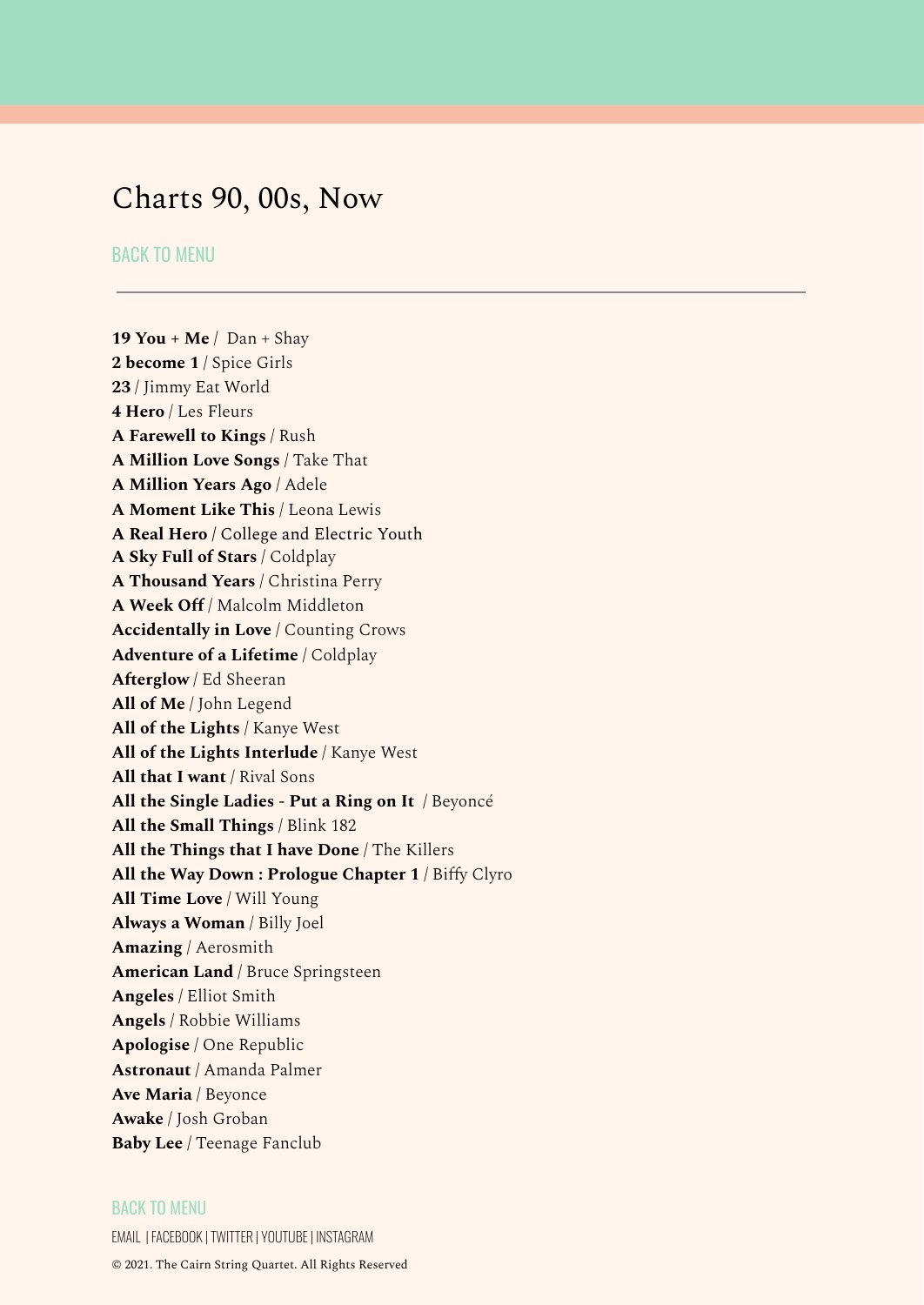**Baby When the Lights Go Out** / 5ive **Back in Black** / Double Denim Medley **Backyard Skulls** / Frightened Rabbit **Bad Guy** / Billie Eilish **Bad Habits** / Ed Sheeran **Bad Romance** / Lady Gaga **Be our Guest** / Beauty and the Beast **Beautiful** / Him **Beautiful Crazy** / Luke Combs **Beautiful Day** / U2 **Beethoven's Five Secrets** / the Piano Guys **Before you Go** / Lewis Capaldi **Ben Howard** / Keep Your Head Up **Best Day of my Life** / American Authors **Best Day of my Life** / Bright Eyes **Better** / Tom Baxter **Better Man** / Paolo Nutini **Better than Now** / Miaoux Miaoux **Better Together** / Jack Johnson **Biblical** / Biffy Clyro **Bittersweet Symphony** / The Verve **Black Chandelier** / Biffy Clyro **Black is the Colour** / Cara Dillon **Black Star** / Radiohead **Blackbird** / The Beatles **Blinding Lights** / The Weeknd **Bodies in Flight** / Biffy Clyro **Book of Love** / Peter Gabriel **Boys Don't Cry** / The Cure **Brighter than Sunshine** / Aqualung **Bring on the Dancing Horses** / Echo & the Bunnymen **Brother** / Admiral Fallow **By Your Side** / Calvin Harris feat Tom Grennan **C'est la Vie** / Double Denim Medley **C'Mere** / Interpol **Can I Stay** / Ray la Montagne **Can't Feel My Face** / The Weeknd **Can't Stop the Feelin'** / Justin Timberlake **Champagne Supernova** / Oasis **Chasing Cars** / Snow Patrol **Chasing Rainbows** / Shed Seven

### BACK TO [MENU](#page-0-0)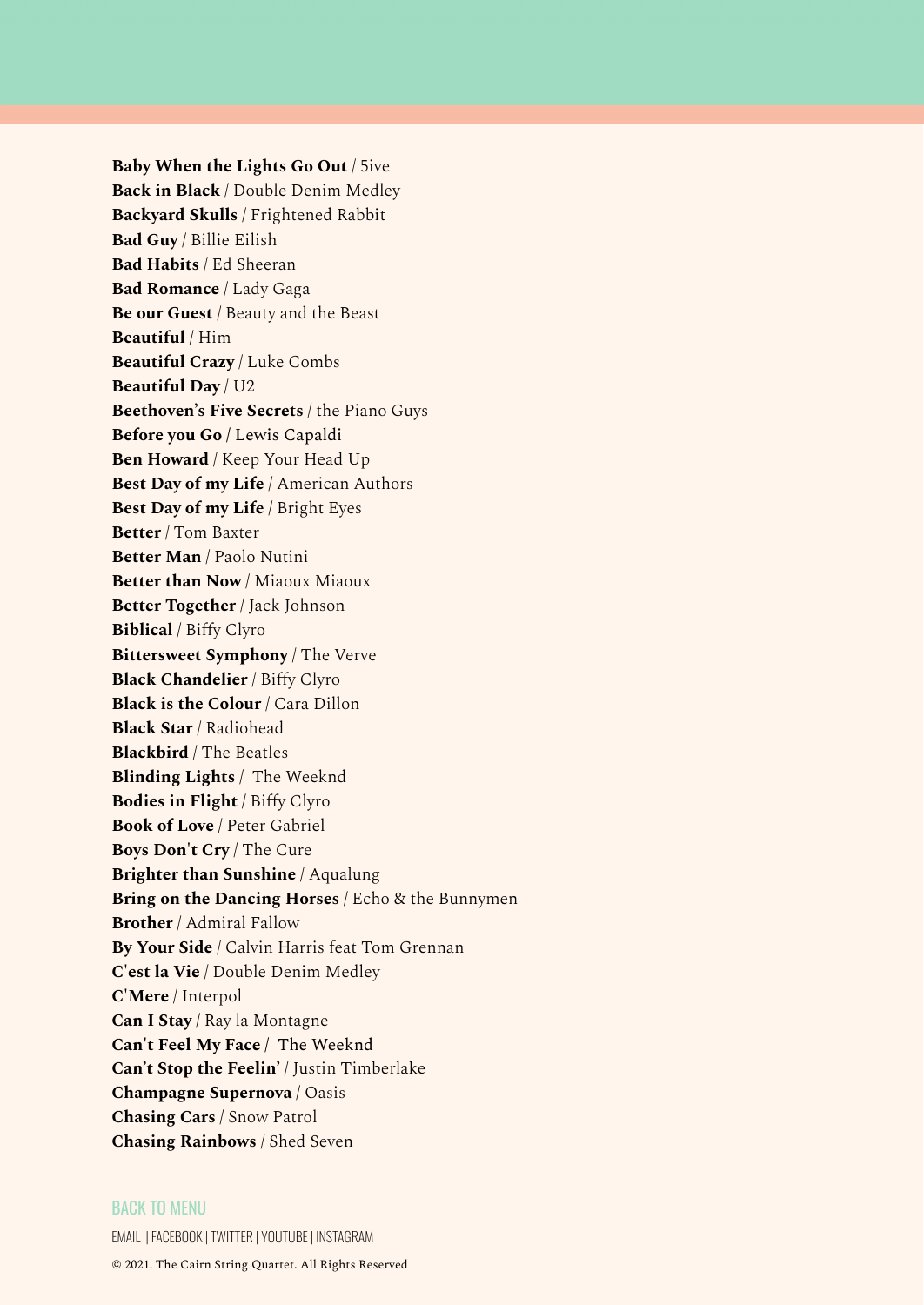**Children** / Robert Miles **Cigarettes and Alcohol** / Oasis **City of Blinding Lights** / U2 **Clocks** / Coldplay **Clown** / Emeli Sande **Cold Heart** / Elton John and Dua Lipa **Come Away With Me** / Norah Jones **Community Property** / Steel Panther **Cool** / Gwen Stefani **Cosmic Love** / Florence + the Machine **Crash into Me** / Dave Matthews Band **Crazy in Love** / Beyonce **Cult of Personality** / Living Colour **Dancing on my Own** / Calum Scott **Dark Side** / Kelly Clarkson **Diamonds** / Rihanna **Dilemna** / Edwyn Collins **Dirty Paws** / Of Monsters and Men **Disco 2000** / Pulp **Dog Days are Over** / Florence and the Machine **Domino** / Jessie J **Don't Stop Now** / Dua Lipa **Don't You Worry Child** / Swedish House Mafia **Draw me Close** / Shane and Shane **Dreaming of You** / The Coral **Drops of Jupiter** / Train **Earth Song** / Michael Jackson **Easy on Me** / Adele **Easy Way Out** / Elliot Smith **Embers** / Just Jack **Empire State of Mind** / Alicia Keys and Jay-Z **Engine Driver** / The Decemberists **Everlong** / Foo Fighters **Every Weekday** / Camera Obscura **Everybody's On the Run** / Noel Gallagher **Everything** / Michael Bublé **Faithfully** / Journey **Fall at Your Feet** / Crowded House **Fat Lip** / Sum 41 **FEAR** / Ian Brown **February Song** / Josh Groban

# BACK TO [MENU](#page-0-0)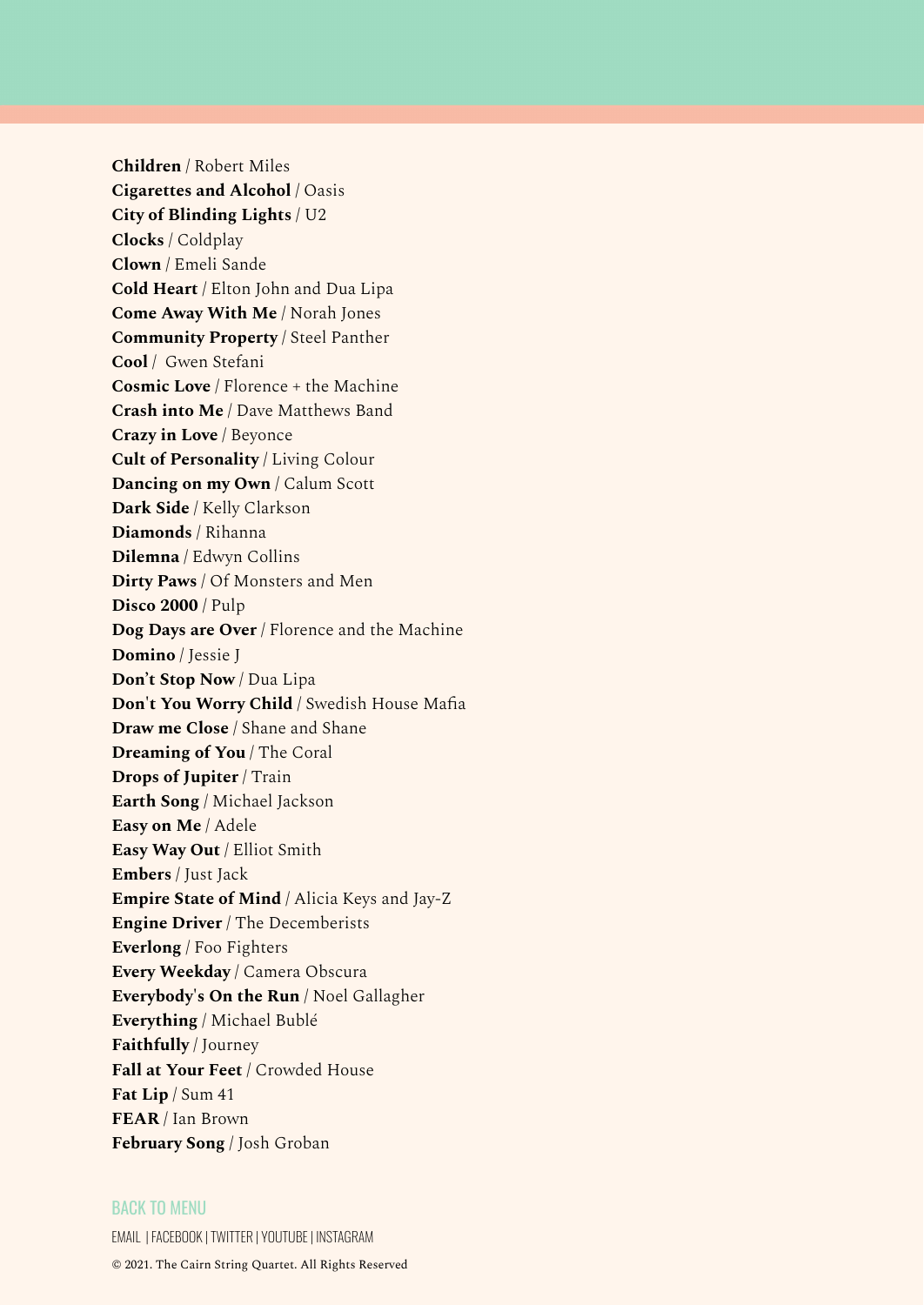**Feel** / Robbie Williams **Feel So Close** / Calvin Harris **Feeling Good** / Muse **Fields of Gold** / Sting **Fire** / Steve Mason **Firework** / Katie Perry **First Date** / Blink 182 **First Day of My Life** / Bright Eyes **First Fires** / Bonobo (Medley) **Fisherman's Blues** / The Waterboys **Fix You** / Coldplay **Fluorescent Adolescent** / Arctic Monkeys **Flashing Lights** / Kanye West **Folding Stars** / Biffy Clyro **For me Formidable** / Charles Aznavour **Forever in Blue Jeans** / Double Denim Medley **Forget You** / Ce Lo Green **Free** / Zac Brown Band **French Navy** / Camera Obscura **Friday I'm in Love** / The Cure **From This Moment** / Shania Twain **Get Free** / Major Lazor **Get Lucky** / Daft Punk **Girls Like You** / Maroon 5 **Glorybox** / Portishead **Gold Digger** / Kanye West **Good Life** / Kanye West **Gravity** / John Meyer **Gravity** / Embrace **Greatest Day** / Take That **Gun** / Chvrches **Hallelujah** / Leonard Cohen **Halo** / Beyonce **Happy** / Pharell **Hard to Concentrate** / Red Hot Chilli Peppers **Haste to the wedding** / The Corrs **Heartbeats** / Jose Gonzales **Hello** / Adele **Here Come the Girls** / Sugababes **Here Comes Your Man** / The Pixies **Hey Soul Sister** / Train

### BACK TO [MENU](#page-0-0)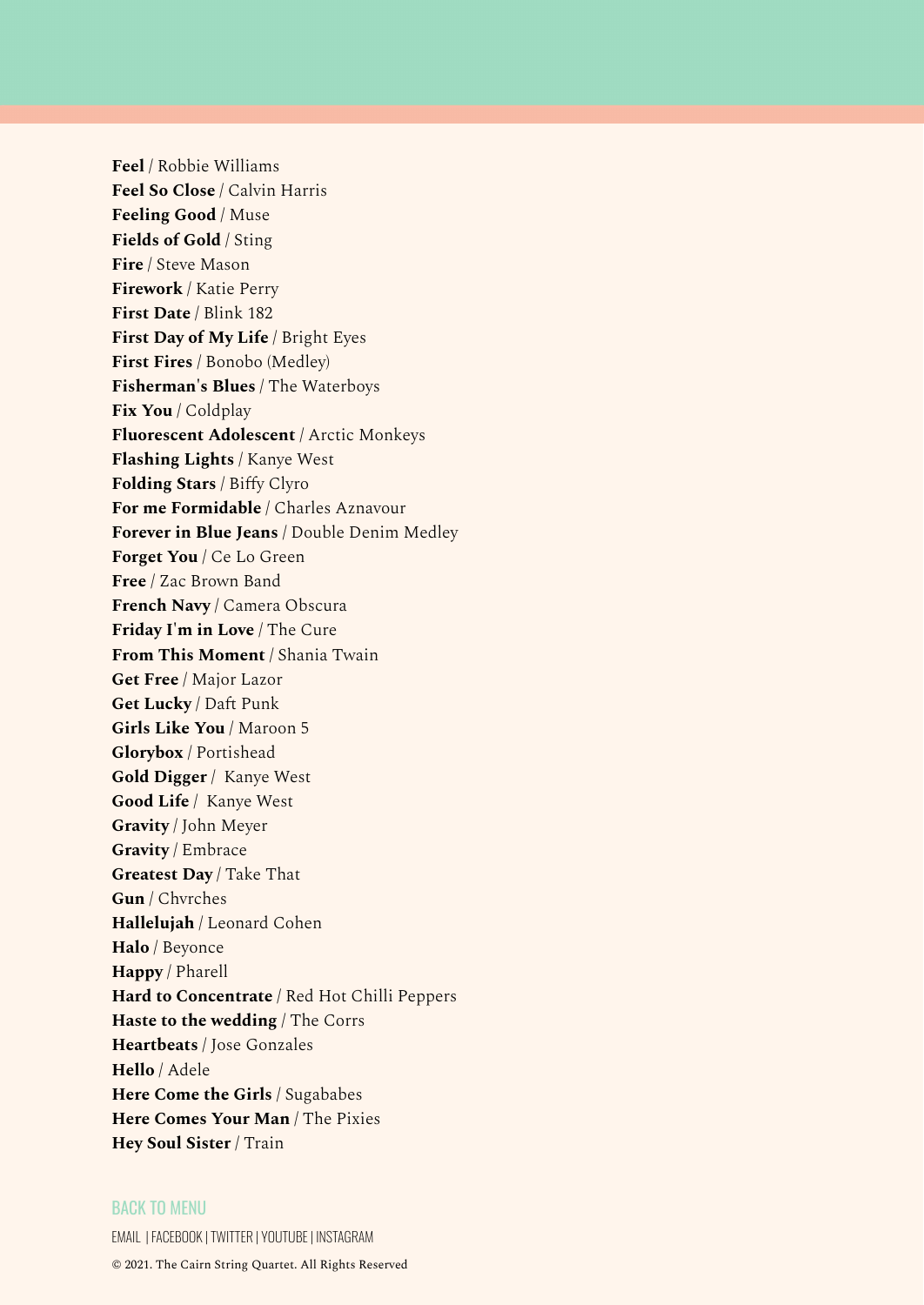**Hey There Delilah** / Plain White Tee's **Ho Hey** / The Lumineers **Holocene** / Bon Iver **Home** / Edward Sharpe and the Magnetic Zeros **Honey and the Moon** / Joseph Arthur **Hoppipola** / Sigur Rós **Hounds of Love** / The Futureheads **How Can You Eat so much Sleep** / Bombay Bicycle Club **How it Feels to Fly /** Alicia Keyes **How Long Will I Love You** / Ellie Golding **How Long Will I Love You** / Waterboys **Hysteria** / Muse **I believe in a thing called love** / The Darkness **I Don't Want to Miss a Thing** / Aerosmith **I Feel Good** / Double Denim Medley **I Get to Love You** / Ruelle **I gotta feeling** / Black Eyed Peas **I Heard** / Young Fathers **I just can't get enough** / Depeche Mode **I Knew You Were Trouble** / Taylor Swift **I Like the Way This is Goin**g / The Eels **I Like Me Better When I'm With You** / Lauv **I look to you** / Whitney Houston **I Love Rock n Roll** / Joan Jett **I Love You** / The Ordinary Boys **I Predict a Riot** / Kaiser Chiefs **I Wanna be Adored** / The Stone Roses **I Will Wait** / Mumford and Sons **I Wish I was a Punk Rocker** / Sandi Thom **I Would Do Anything For Love** / Meatloaf **I'd Go with You Anywhere** / Birds of Tokyo **I'm Ready** / Bryan Adams **I'm Yours** / Jason Mraz **Ice Cream** / BLACKPINK and Selena Gomez **If I Had £1,000,000** / Barenaked Ladies **If I were a Boy** / Beyonce **In my Place** / Coldplay **Into My Arms** / Nick Cave **Iris** / Goo Goo Dolls **Irish Boy** / Mark Knofler **Island** / The Phantom Band

### BACK TO [MENU](#page-0-0)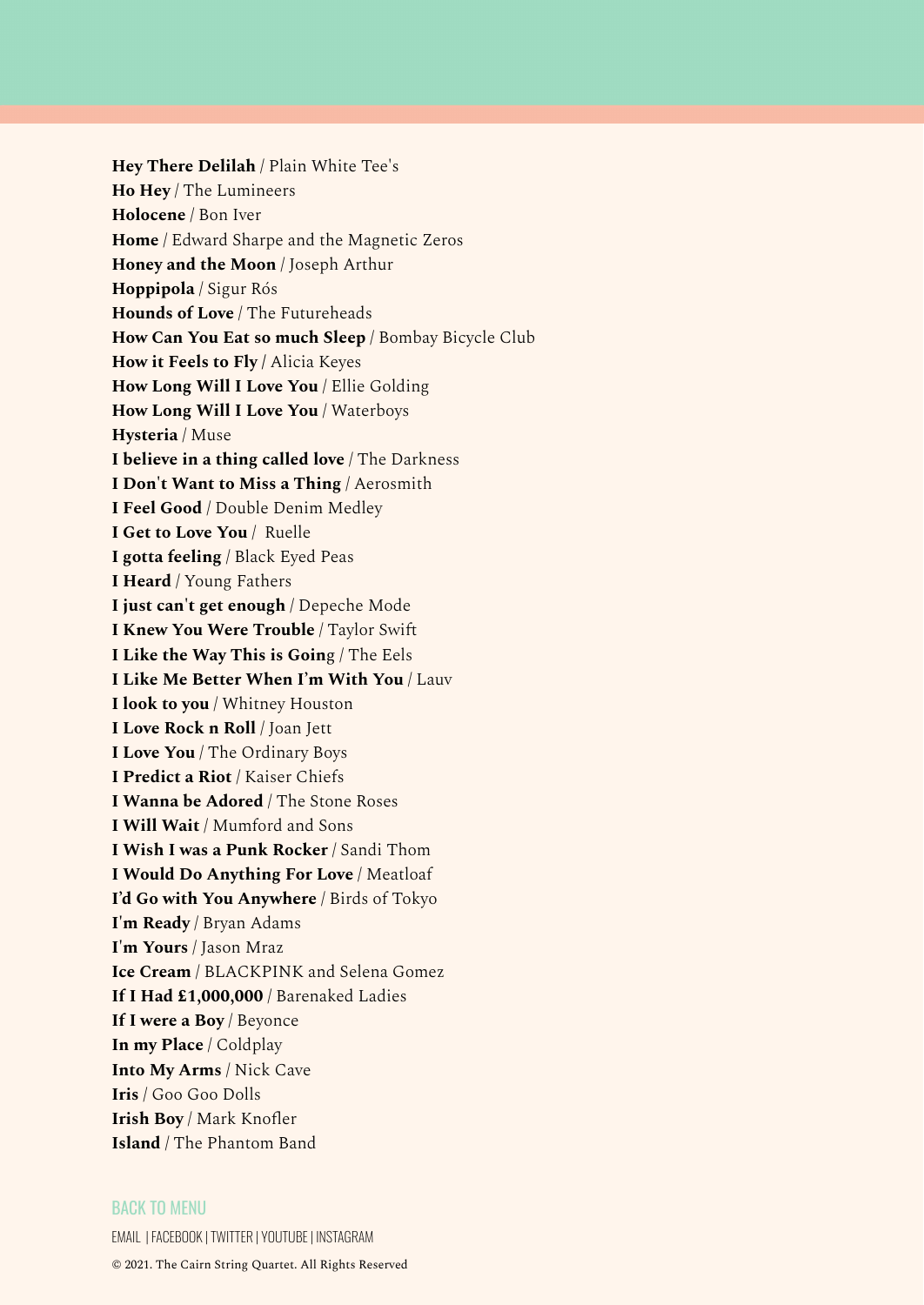**It's All About You** / McFly **It's A Motherfucker** / Eels **Judas** / Lady Gaga **Just a Girl** / No Doubt **Just Dance** / Lady Gaga **Just Like Heaven** / The Cure **Just the way you are** / Bruno Mars **Keep your head Up** / Ben Howard **Keep Yourself Warm** / Frightened Rabbit **Kids** / MGMT **Kiss from a Rose** / Seal **Kisses and Cake** / John Powell **Knights of Cydonia** / Muse **Las Vegas in the Hills of Donegal** / Goats Don't Shave **Latch** / Sam Smith **Lay Me Down** / Sam Smith **Lay it Down Slow** / Spiritualised **Leaf Piece** / King Creosote **Leslie** / King Creosote **Let Her Go** / Passenger **Lets Get Married** / The Proclaimers **Levels** / Avicii **Life with You** / The Proclaimers **Linger** / The Cranberries **Lips like Sugar** / Echo & the Bunnymen **Little Talks** / Of Monsters and Men **Live Forever** / Oasis **Locked Out of Heaven** / Bruno Mars **Love Changes Everything** / Andrew Lloyd Weber **Love is All Around** / Wet Wet Wet **Love is the Way** / Eddi Reader **Love Machine** / Girls Aloud **Love on Top** / Beyonce **Love Story /** Taylor Swift **Love the Way you Lie** / Rihanna **Love Will Tear Us Apart** / Joy Division **Love Yourself** / Justin Bieber **Low Winter Sun** / Kid Canaveral **Lucky Man** / The Verve **M79** / Vampire Weekend **Made Up Love Song #43** / The Guillemots

### BACK TO [MENU](#page-0-0)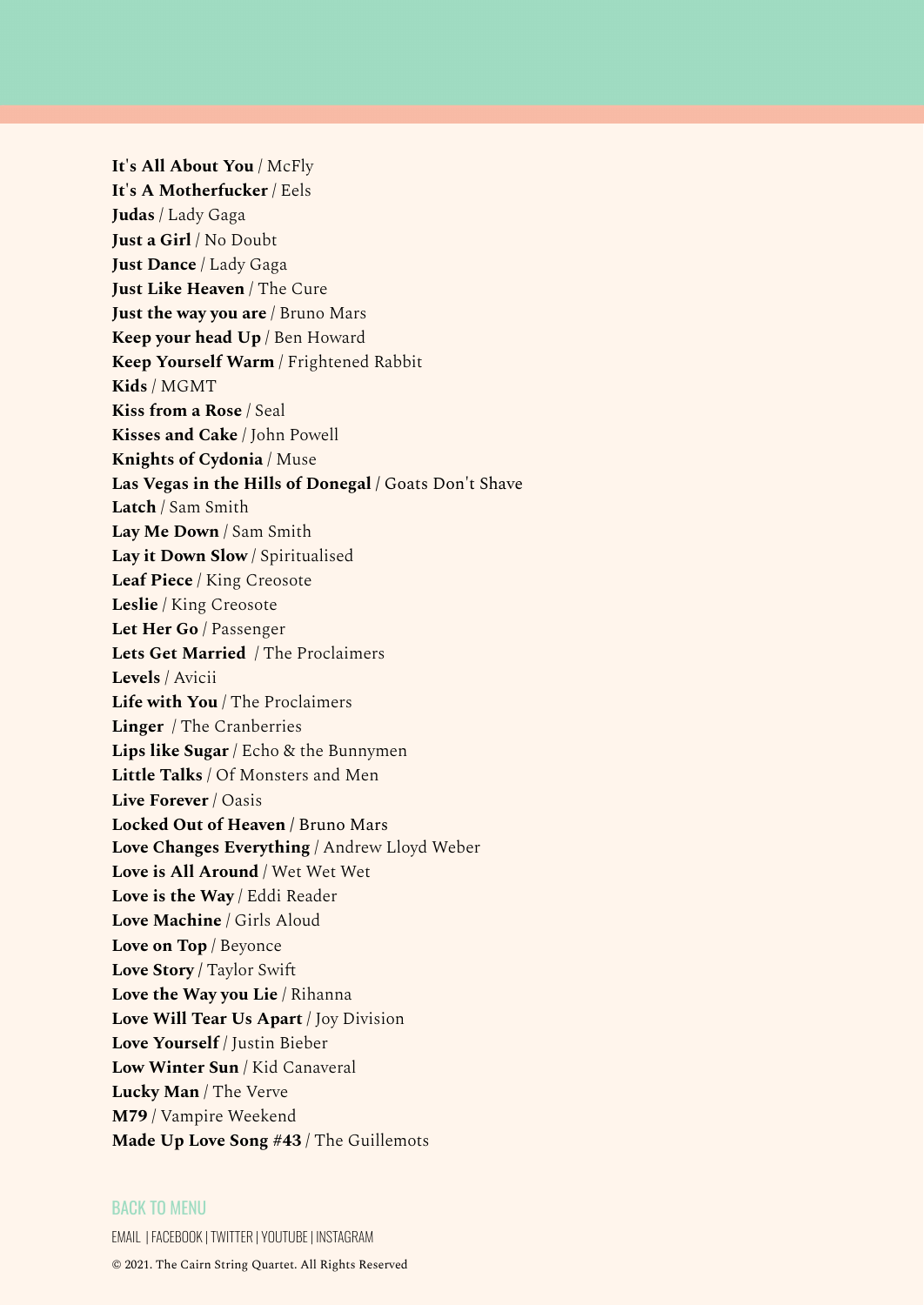**Magnificent** / Elbow **Make it Wit Chu** / Queens of the Stone Age **Make my Heart Fly** / The Proclaimers **Make you feel my love** / Bob Dylan/Adele **Many of Horror** / Biffy Clyro **Mardy Bum** / Arctic Monkeys **Marry Me** / Train **Marry You** / Bruno Mars **Master of Puppets** / Mettallica **May it Be** / Enya **Mid Air** / Paul Buchanan **Mirrors** / Justin Timberlake **Monkey Wrench** / Foo Fighters **More of you** / Chris Stapleton **Mountains** / Biffy Clyro **Mr Brightside** / The Killers **My Hero** / Foo Fighters **My Love** / Sia **My Love** / Justin Timberlake **Need You Now** / Lady Antebellum **Never be Lonely** / The Feeling **New Rules** / Dua Lipa **Nice Dream** / Radiohead **No One Knows** / Queens of the Stone Age **No Time to Die** / Billie Eilish **Northern Sky** / Nick Drake **Nothing Else Matters** / Metallica **Nothing Lasts Forever** / Echo & the Bunnymen **November Rain /** Guns n' Roses **Numb** / Linken Park **Ode to my Family** / The Cranberries **Old Pine** / Ben Howard **On the Side of Angels** / Leanne Rimes **On Top of the World** / Imagine Dragons **One** / Metallica **One Call Away** / Charlie Puth **One Day like This** / Elbow **One Love** / Bob Marley **Only Love /** Ben Howard **Only You** / Sinead O'Connor **Orion** / Metallica

### BACK TO [MENU](#page-0-0)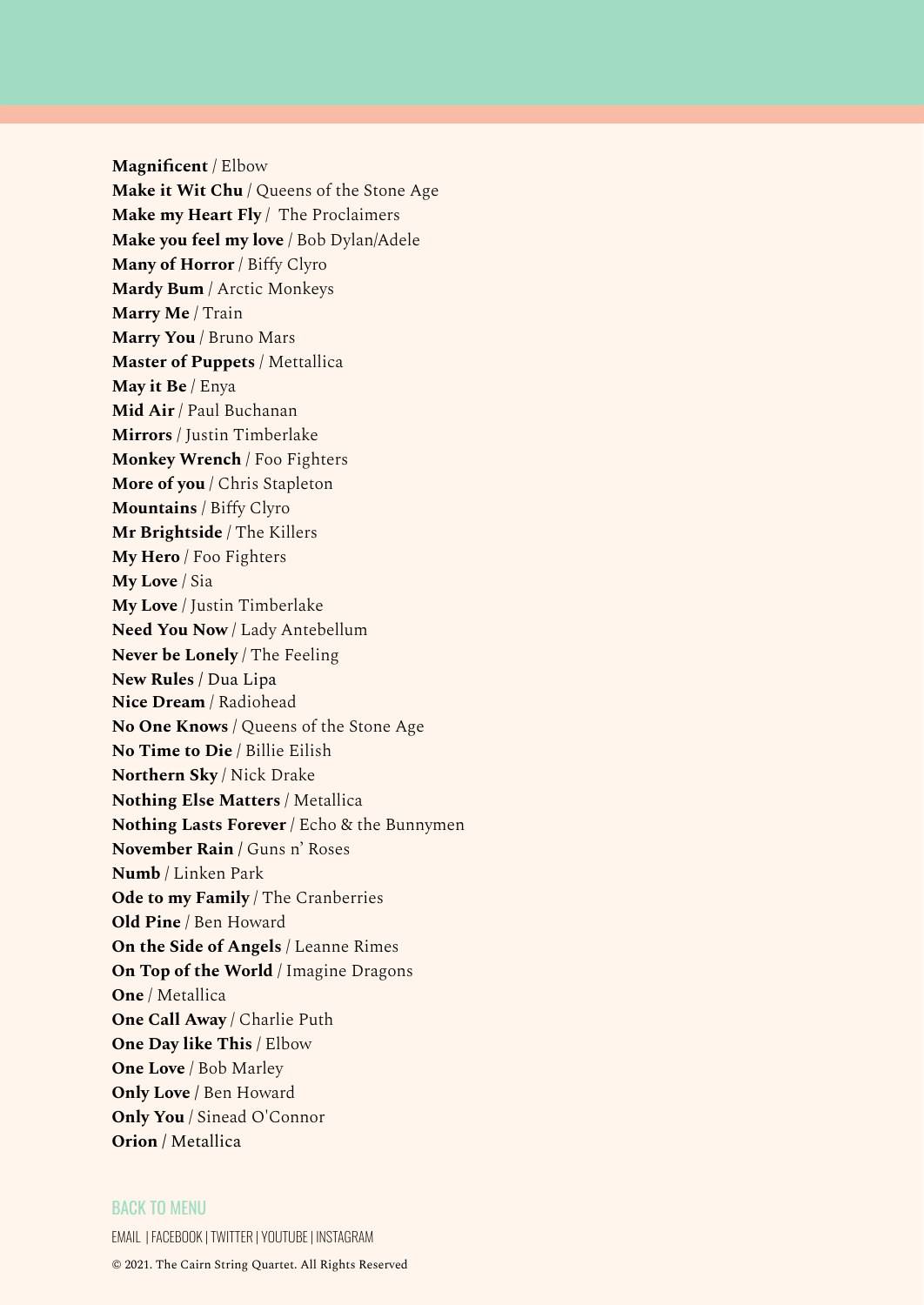**Over the Rainbow and What a wonderful World** / Isreal Kamakawiwo'ole **Papa Don't Preach** / Madonna **Paparazzi** / Lady Gaga **Paradise** / Coldplay **Paradise** / George Ezra **Paradise City** / Guns n Roses **Paranoid Android** / Radiohead **Pencil full of lead** / Paolo Nutini **Perfect** / Ed Sheeran **Photograph** / Ed Sheeran **Please, Please let me get what I want** / The Smiths **Poke /** Frightened Rabbit **Poker Face** / Lady Gaga **Pompeii** / Bastille **Porcelain** / Moby **Prelude** / Bonobo (Medley) **Promises** / Calvin Harris and Sam Smith **Pour Some Sugar on Me** / Def Leppard **Put a Ring on it/ Single Ladies** / Beyonce **Raspberry Beret** / Prince **Rather Be** / Clean Bandit **Re Stacks** / Bon Iver **Reign of Love** / Coldplay **Rescue** / Echo & the Bunnymen **Ring of Fire** / Double Denim Medley **Riptide** / Vance Joy **River** / Emeli Sande **River Flows in You** / Yiruma **Roar** / Katy Perry **Rolling in the Deep** / Adele **Rome Wasn't Built in a Day** / Morcheeba **Royals** / Lorde **Ruby** / Kaiser Chiefs **Rude Boy** / Rihanna **Rule the World** / Take That **Run** / Snow Patrol **Runaway** / The Corrs **Rust** / Echo & the Bunnymen **Safe and Sound** / Taylor Swift **Sally Cinnamen** / The Stone Roses **Same Jeans** / The View

### BACK TO [MENU](#page-0-0)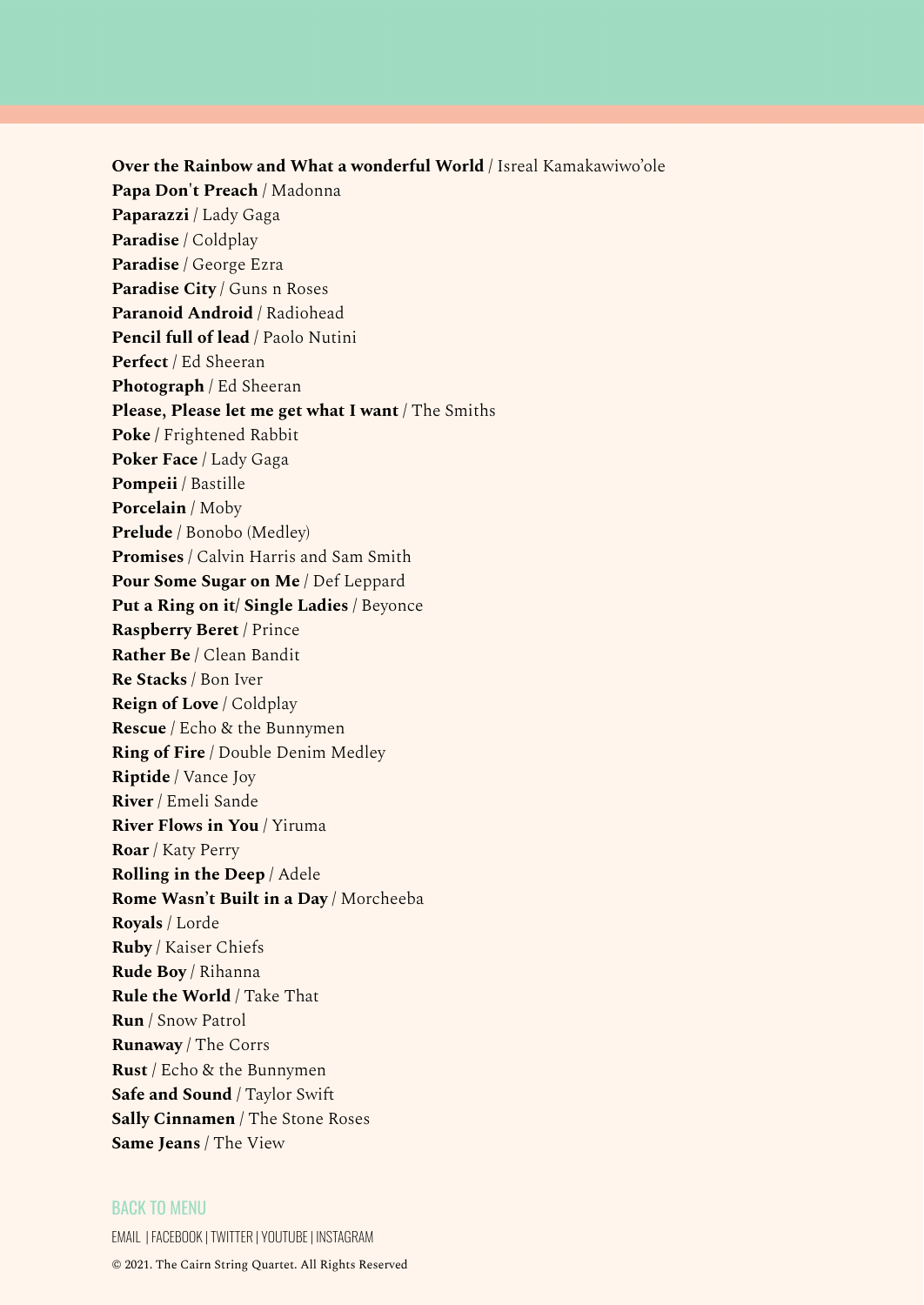**Secret Smile** / Semisonic **Secrets** / One Republic **September** / The Shins **Set Fire to the Rain** / Adele **Seven Nation Army** / White Stripes **Shake it Off** / Taylor Swift **Shallow** / Lady Gaga **Shape of You** / Ed Sheeran **She** / Elvis Costello **She is Love** / Oasis **She Moves in Her Own Way** / The Kooks **She's Everything** / Brad Paisley **Shiver** / Coldplay **Shivers** / Ed Sheeran **Shut Up and Dance with Me** / Walk the Moon **Sigh no More** / Mumford and Sons **Simply the Best** / Tina Turner **Skag Trendy** / The View **Skinny Love** / Bon Iver **Sky Blue and Black** / Jackson Browne **Skyfall** / Adele **Somebody That I Used to Know** / GOTYE **Someone Like You** / Adele **Someone you Loved** / Lewis Capaldi **Something Just Like This** / Coldplay **Somewhere Only we Know** / Keane **Songbird** / Eva Cassidy **Songs of Love** / The Divine Comedy **Sonne** / Rammstein **Spend a Lifetime** / Jamiroquai **Spiralling** / Keane **Stand by Me** / Oasis **Star Girl** / McFly **Staralfur** / Sigur Ros **Starlight** / Muse **Stay with Me** / Sam Smith **Still Into You** / Paramore **Stop Me** / Mark Ronson **Story of my Life** / One Direction **Sugar** / Maroon 5 **Summertime Sadness** / Lana del Ray

### BACK TO [MENU](#page-0-0)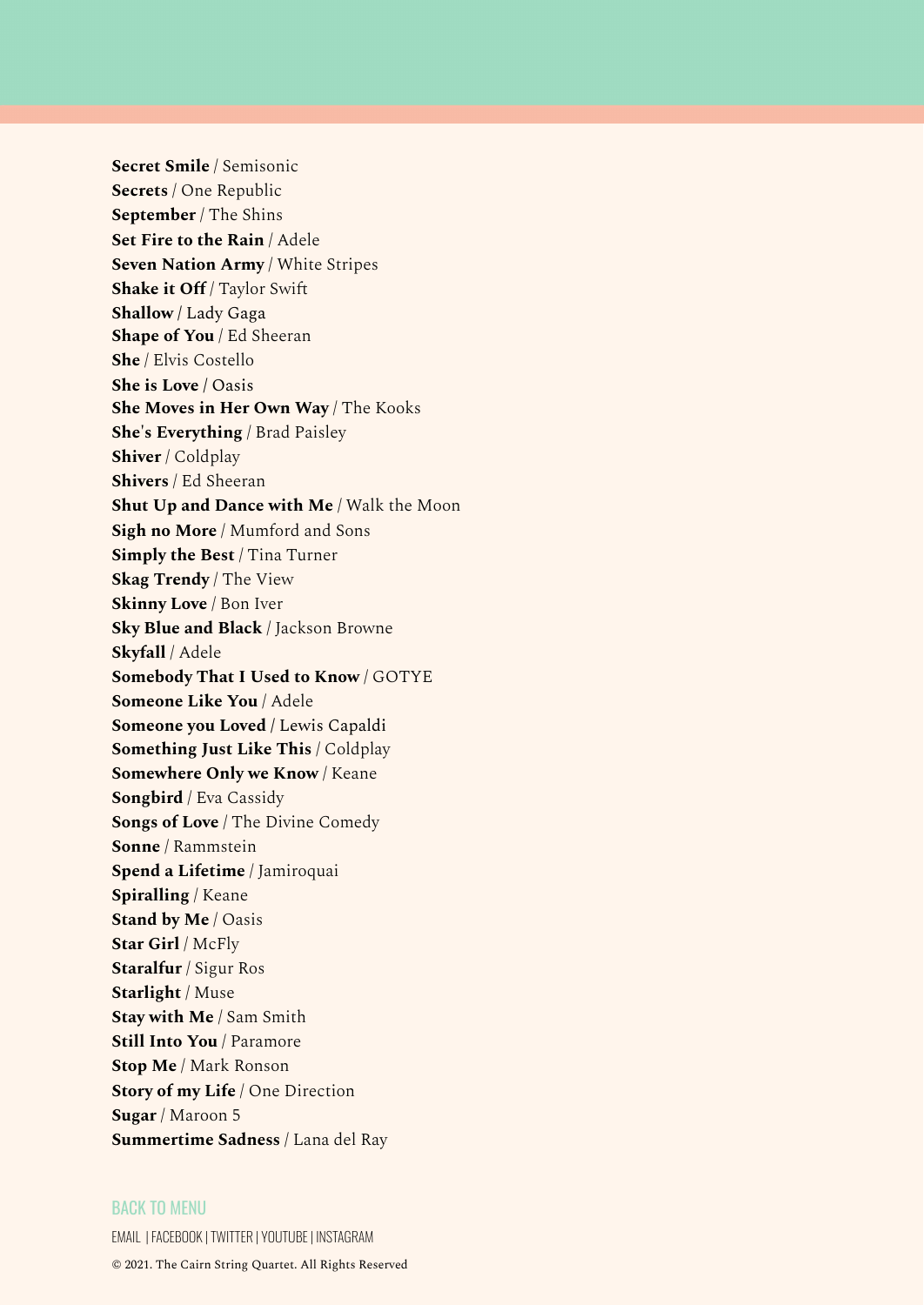**Sunshine** / Gabrielle **Sweet Child of Mine** / Guns n Roses **Sweet Disposition** / Temper Trap **Sweet Dreams** / Annie Lennox **Symphony** / Clean Bandit **Take Me Out** / Franz Ferdinand **Take My Hand** / Picture This **Take me to Church** / Hozier **Teardrop** / Massive Attack **Teddy Picker** / Arctic Monkeys **Teenage Dream** / Katy Perry **Ten Storey Love Song** / The Stone Roses **Tequila** / The Champs **Thank U, Next** / Ariana Grande **The Cave** / Mumford and Sons **The Chain** / Fleetwood Mac **The Circle** / Ocean Colour Scene **The Dress Looks Nice on You** / Sufjen Stevens **The Feeling** / The La's **The Flood** / Take That **The Less I Know the Better** / Tame Impala **The Middle** / Jimmy Eat World **The Model** / Kraftwerk **The Mother We Share** / CHVRCHES **The Nights** / Avicii **The One** / Kodaline **The Only Exception** / Paramore **The Power of Love** / Jennifer Rush **The Promise** / Girls Aloud **The Reason** / Hoobastank **The Scientist** / Coldplay **The Shining** / Badly Drawn Boy **The Shy Retirer** / Arab Strap **The Universal** / Blur **The Vow** / RuthAnne **The Warmth I Searched For** / A Cerulean State **There she goes** / The La's **There's a Light that Never Goes Out** / The Smiths **This I Promise You** / Ronan Keating **This Year's Love** / David Gray **Throw the Coins** / Patrick Doyle

### BACK TO [MENU](#page-0-0)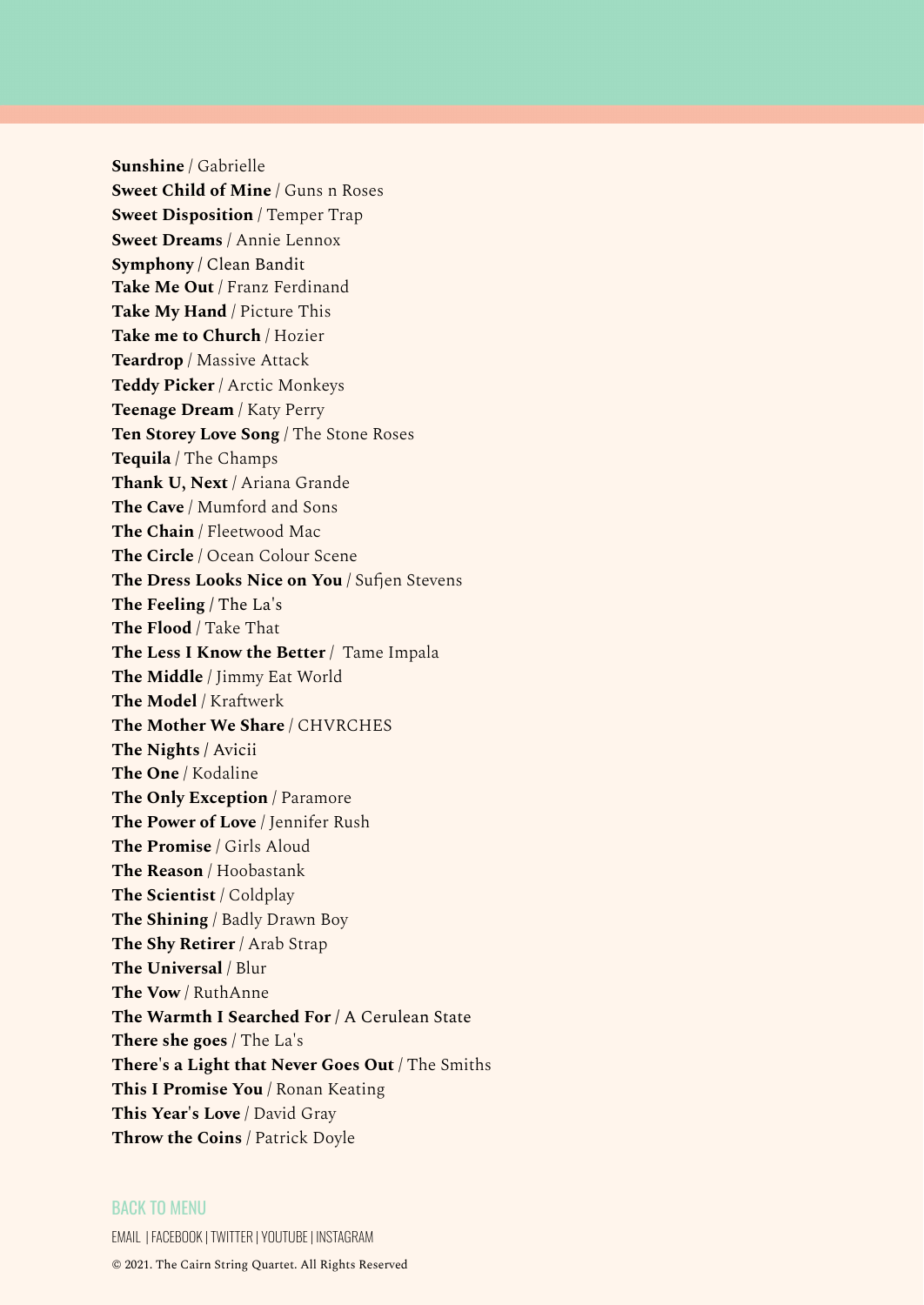**Til Kingdom Come** / Coldplay **Tilted** / Christine and the Queens **Time is Running Out** / Muse **Times Like These** / Foo Fighters **Tiny Indoor Fireworks** / Biffy Clyro **Tonight, Tonight** / Smashing Pumpkins **Toothpaste Kisses** / The Macabees **Toxic** / Britney Spears **Transatlanticism** / Death Cab for Cutie **Tunnels** / Arcade Fire **Tusk** / Errors **Unconditionally** / Katy Perry **Under the Cover of Darkness** / The Strokes **Unintended** / Muse **Untitled 4** / Sigur Ros **Uptown Funk** / Mark Ronson/Bruno Mars **Uptown Girl** / Westlife **Us** / Regina Spektor **Use Somebody** / Kings of Leon **Video Games** / Lana del Ray **Viva la Vida** / Coldplay **Wait til you Hear my Smile /** Alicia Keyes **Waiting on a Sunny Day** / Bruce Springsteen and the E Street Band **Wake me up** / Avicii **Wake Up** / Arcade Fire **Walking on Sunshine** / Katrina and the Waves **Waltz** / Rachel Sermanni **Warm** / The Coronas **We are Young** / Fun **We Found Love** / Rihanna **Wedding March** / The First, The last, My Everything / Barry White **Welcome to the Back Parade /** My Chemical Romance **What About Us** / Pink **What Can I Do** / The Corrs **What Do You Got** / Bon Jovi **What Do You Mean** / Justin Bieber **What Have You Got** / Bon Jovi **Whatever** / Oasis **What is Love** / Haddoway **Wherever you Will Go** / The Calling **Whistle for the Choir** / Fratellis

### BACK TO [MENU](#page-0-0)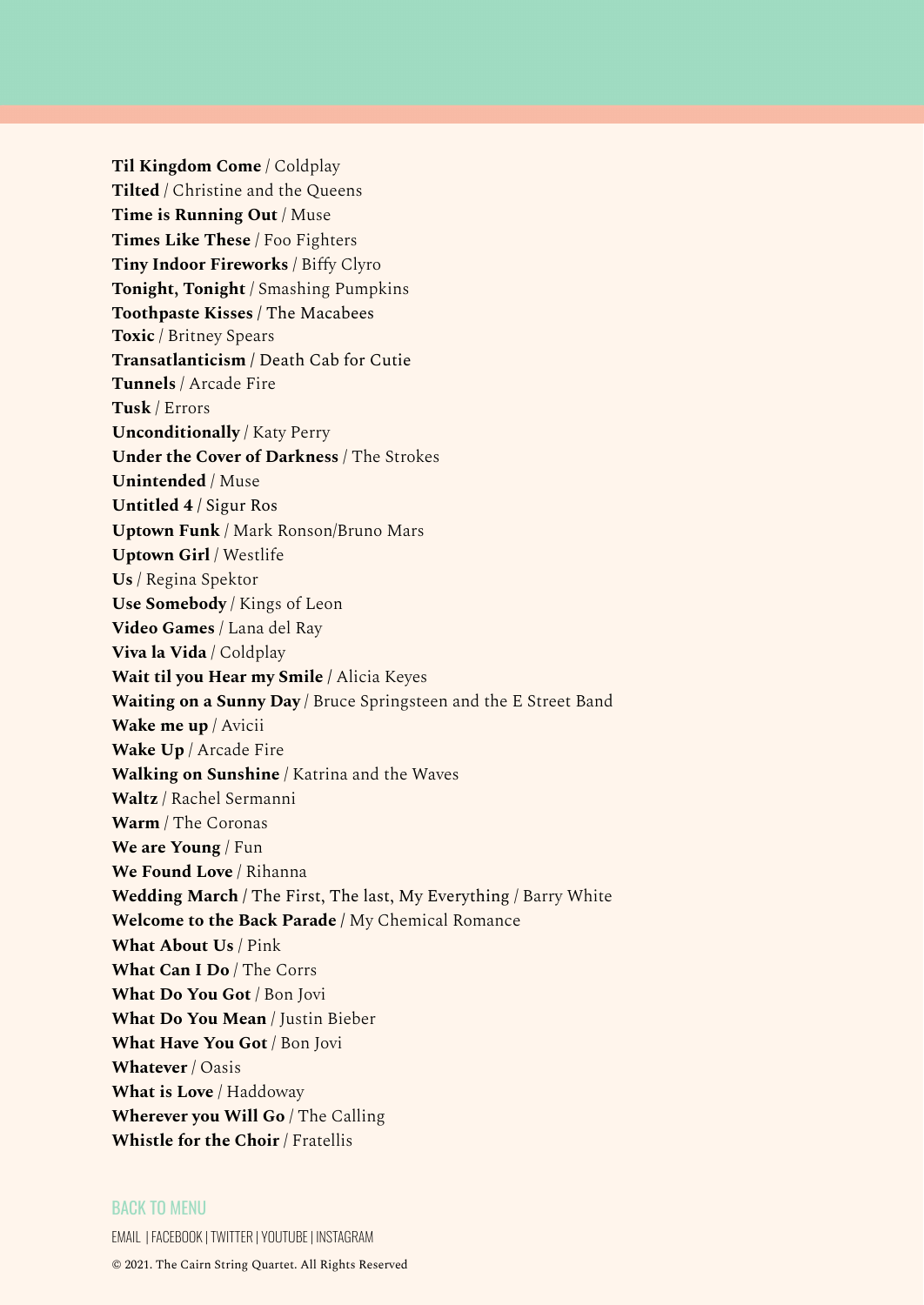**Wildest Dreams** / Taylor Swift **Who wants to Live Forever** / Queen **Who's Got a Match** / Biffy Clyro **Wild Horses** / Alicia Keys **Wings** / Birdy **Without You** / David Guetta **Won't Give Up** / Jason Mraz **Wonder** / Emili Sande **Wonderwall** / Oasis **Wrecking Ball** / Miley Cyrus **Writings on the Wall** / Sam Smith **XO** / Beyonce **Yellow** / Coldplay **You** / Take That **You and Me** / Lifehouse **You and Me Song** / The Wannadies (Romeo and Juliet Soundtrack) **You are Loved (Don't Give Up)** / Josh Groban **You are not Alone** / Michael Jackson **You are the Best Thing** / Ray la Montagne **You are the Reason** / Calum Scott **You Do Something to Me** / Paul Weller **You Got the Love** / Florence + the Machine **You Held the World in Your Arms** / Idlewild **You Raise me Up** / Josh Groban **You Shook me All Night Long** / AC/DC **You're Beautiful** / James Blunt **You're my Star** / Stereophonics **Young and Beautiful** / Lana del Ray **Young and Beautiful** / Lana del Ray **Your Hand in Mine** / Explosions in the Sky **Your Song** / Ellie Goulding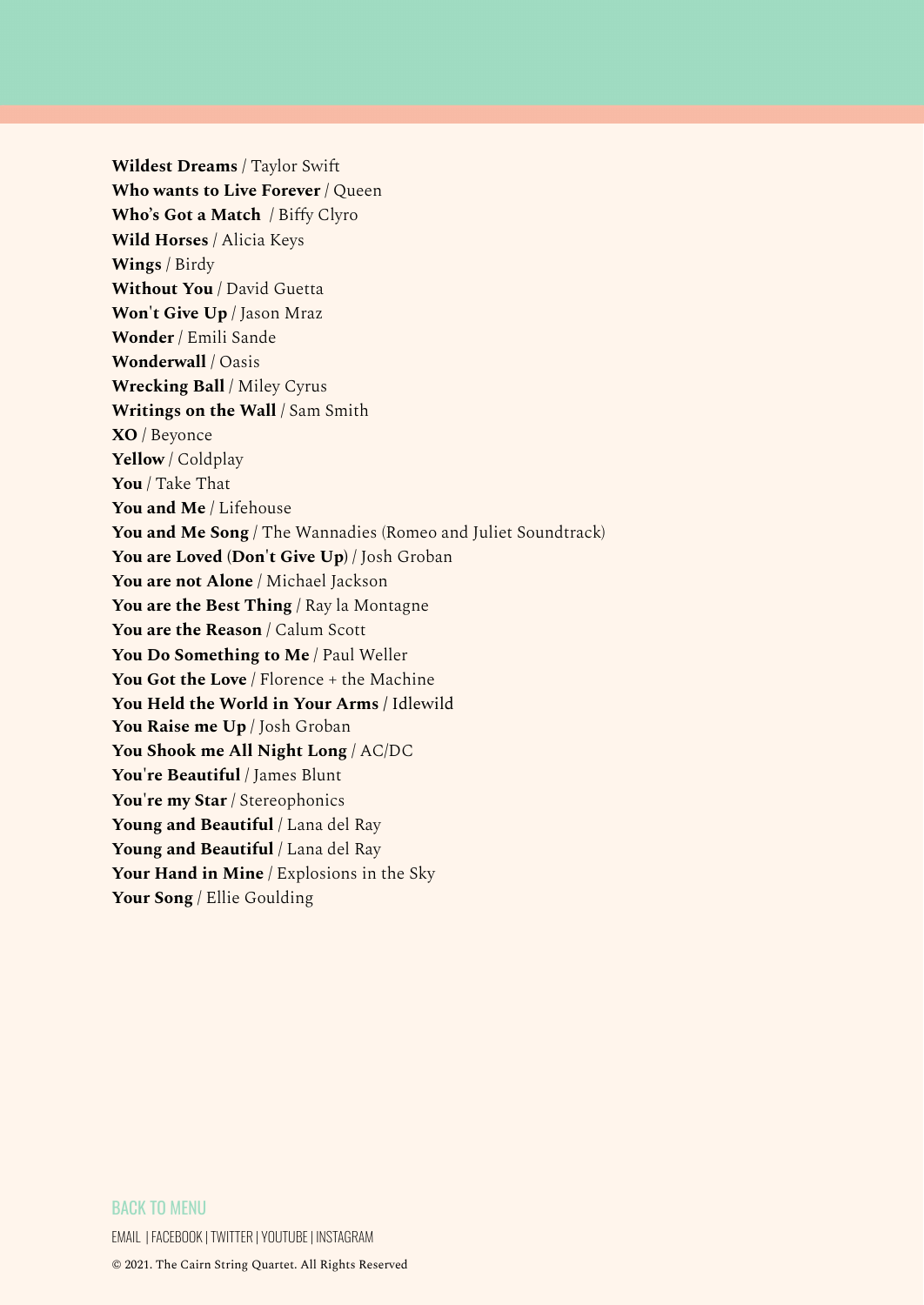# <span id="page-21-0"></span>Christmas

# BACK TO [MENU](#page-0-0)

**Adeste Fideles All I want for Christmas** / Mariah Carey **Angels** / Robbie Williams **Away in a Manger Deck the Hall Ding Dong Merrily on High Do They Know it's Christmas** / Band Aid **Fairytale in New York** / The Pogues **Frosty the Snowman God Rest Ye Merry Gentlemen Good Christian Men Rejoice Hark the Herald Angels Song Have Yourself a Merry Little Christmas In the Bleak Mid Winter It's the most Wonderful Time of the Year** / Pola and Wyle **Jingle Bell Rock** / Joe Beal and Jim Boothe **Jingle Bells Joy to the World** / Handel **Last Christmas** / Wham **Let it Snow Little Drummer boy** / David Bowie **Merry Christmas Everybody** / Slade **Merry Christmas Everyone - Snow is Falling** / Shakin Stevens **O Christmas Tree O come All Ye Faithful O Come, O Come, Emmanuel** / Carole Neuen-Rabinowitz **Oh Holy Night** / Adolphe Adam **Oh I Wish It Could be Christmas Everyday** / Wizard **Once in Royal David's City Rockin Around the Christmas Tree** / Christmas **Rockin' Around the Christmas Tree** / Brenda Lee **Santa Claus is Coming to Town See Amid the Winter Snow Silent Night**

# BACK TO [MENU](#page-0-0)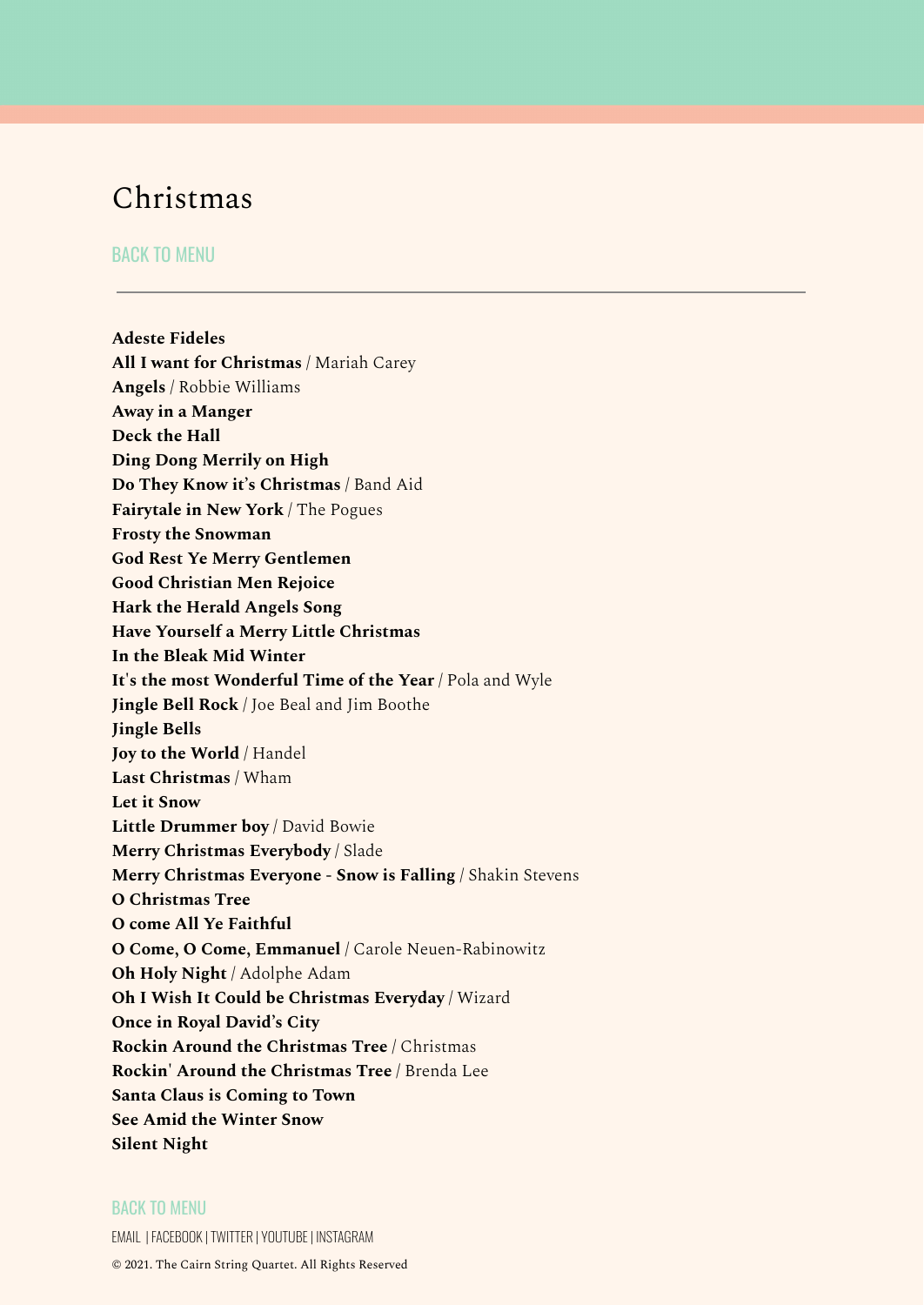**Sleigh Ride** / Leroy Anderson **Somewhere in My Memory** / Home Alone **The First Noel The Holly and The Ivy The Snowman** / Howard Blake **The Swan** / Saint-Sans **We Three Kings We Three Kings of Orient Are We wish you a Merry Christmas White Christmas** / Irving Berlin **Winter Wonderland Wonderful Christmastime** / Paul McCartney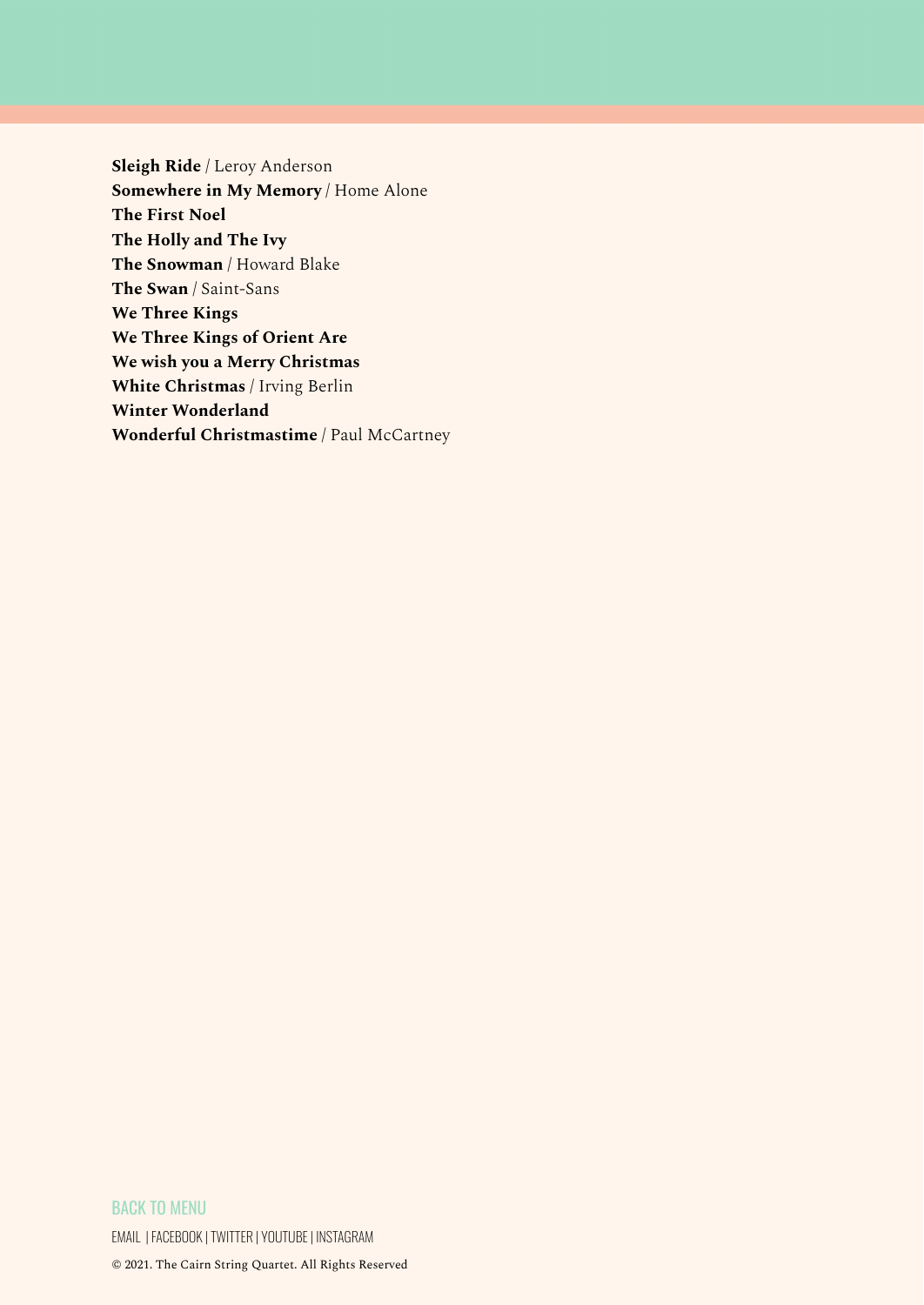# <span id="page-23-0"></span>Classical

# BACK TO [MENU](#page-0-0)

**2 Waltzes** / Dvorak **Arrival of the Queen of Sheba** / Handel **Blue Danube Waltz** / Strauss **Brandenburg III** / Bach **Butterfly Waltz** / Brian Crain **Can-Can** / Offenbach **Canon Chanson de matin /** Elgar **Chanson de nuit /** Elgar **Czardas /** Monti **Fantasia on 'Greensleeves' /** Vaughan Williams **First Polovtsian Dance /** Borodin **Flower Duet from Lakmé /** Delibes **Funiculì, Funiculà /** Denza **Gabriel's Oboe from The Mission /** Ennio Morricone **Humoresques /** Dvorak **I Giorni, Fairytale, Devinire, Passagio, Chorale, /** Ludovico Einaudi **Intermezzo /** Mascagni **La Vie en Rose /** La Vie en Rose **Largo from the New World Symphony /** Dvorak **Largo from Winter /** Vivaldi **Mon Couer** / Saint Seans **Norwegian Dance No.2 /** Grieg **Nuvole Bianche** / Ludovico Einaudi **O Mio Babbino Caro /** Puccini **O sole mio /** Di Capua **Palladio /** Karl Jenkins **Pavane /** Fauré **Pifa** / Handel **Radetzky March /** Strauss **Re:member? /** Olafur Arnolds **Romanze /** Shostakovich **Romeo and Juliet Overture /** Tchaikovsky **Rondeau from the Fairy Queen /** Purcell

#### BACK TO [MENU](#page-0-0)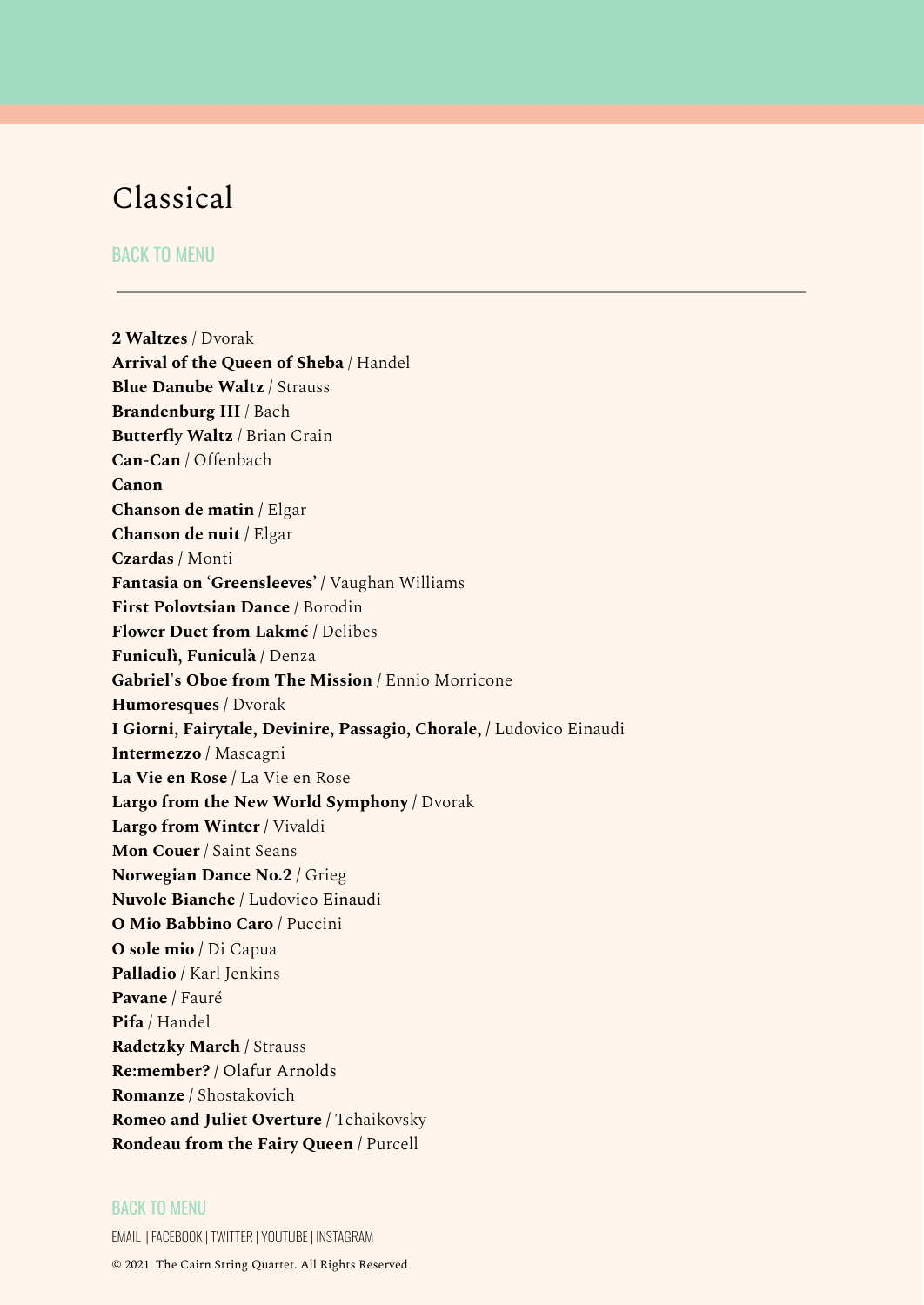**Salut d'amour /** Elgar **Selection of favourite quartets /** Mozart **Selection of favourite quartets /** Haydn **Sheep May Safely Graze /** Handel **Sleeping Beauty Waltz** / Tchaikovsky **Spring /** Vivaldi **St Paul's Suite /** Holst **Tales of Vienna Woods /** Strauss **The Swan** / Saint Saens **The National Anthem of South Africa The Nutcracker Suite /** Tchaikovsky **Theme from Jupiter ( I vow to thee my country) /** Holst **Thunder and Lightning Polka /** Strauss **Time to Say Goodbye /** Sartori and Quarantotto **Un Bel Di /** Madame Butterfly **Watermill** / Ronald Binge **Wedding March /** Wagner **Wedding March /** Mendolsohn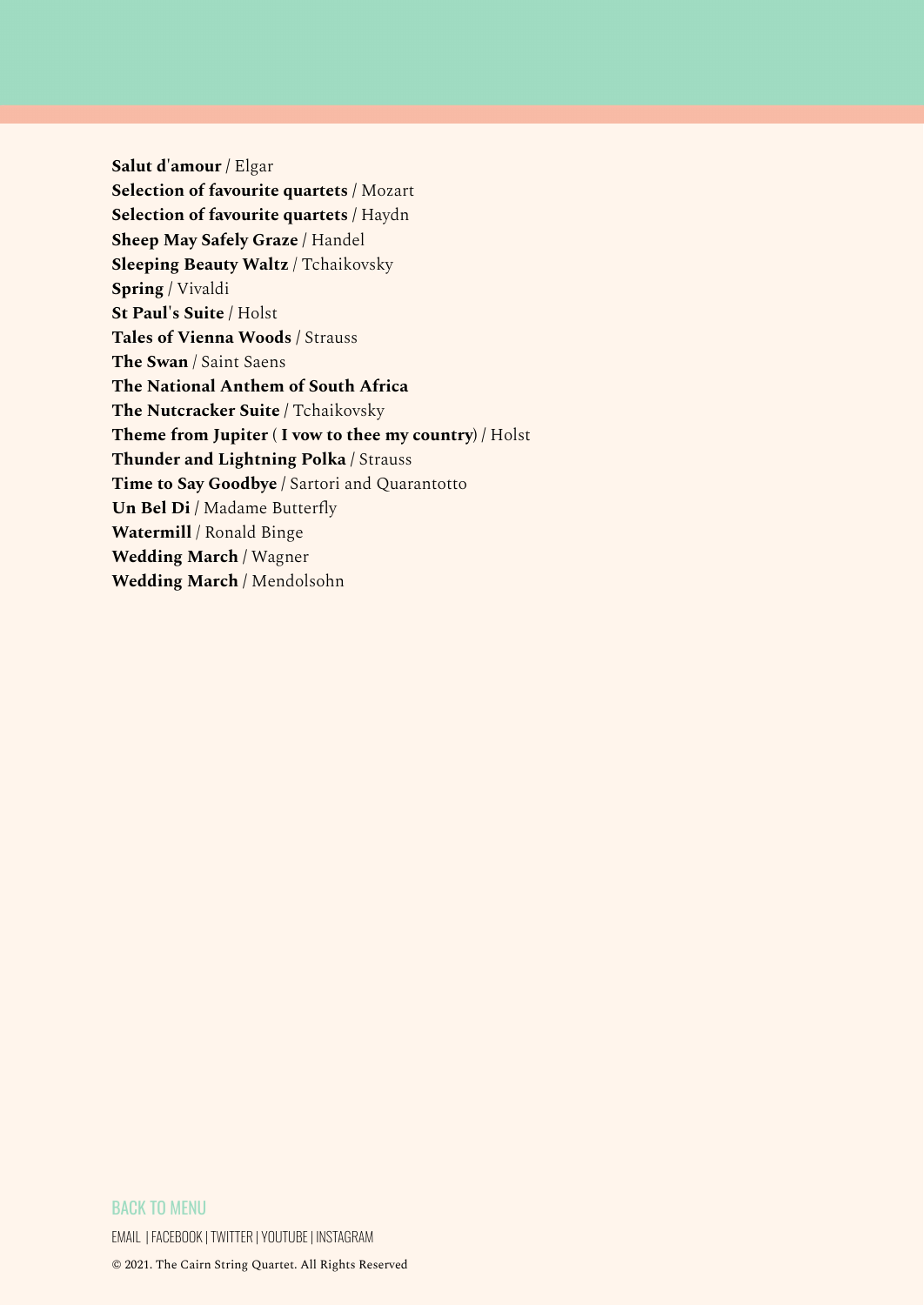# <span id="page-25-0"></span>Film and TV

# BACK TO [MENU](#page-0-0)

**A Dream is a Wish Your Heart Makes** / Cinderella **A Million Dreams** / The Greatest Showman **A View to a Kill /** James Bond **A Whole New World /** Aladdin **Accidentally in Love** / Shrek 2 **All Along the Watch Tower /** Battlestar Gallactica **All You Need is Love /** Love Actually **Amapolla /** Once Upon a Time in America **As Times Go By /** Casablanca **Bad Guy** / Bridgerton **Balcony Scene /** Romeo and Juliet **Battlestar Galactica /** Battlestar Galactica **Bella's Lullaby /** Twilight **Be My Baby** / Dirty Dancing **Book of Love /** Scrubs **Breaking Free /** High School Musical **Bridgerton (All of the String Quartet songs incl Wildest dreams, Thank U, Next, Material Girl, Dancing on my Own etc) /** Bridgerton **Can you Feel the Love Tonight /** The Lion King **Can't Stop the Feeling** / Trolls **Cavantina /** The Deer Hunter **Chapel of Love /** Four Weddings and a Funeral **Cinema Paradiso /** Ennio Morricone **Comptine D'Un Autre Été L'Apre /** Amelie **Concerning Hobbits /** The Hobbit **Do You Want to Build a Snowman /** Frozen **Everybody's Free** / Romeo and Juliet (Baz Lehrman) **Everything I Do, I Do It For You /** Robin Hood Prince of Thieves **Eye of the Tiger /** Rocky **Falling Slowly /** Once **Flashdance /** Flashdance **For the Love of a Princess / Secret Wedding /** Braveheart **For Your Eyes Only /** James Bond **Forest Gump Suite /** Forrest Gump

### BACK TO [MENU](#page-0-0)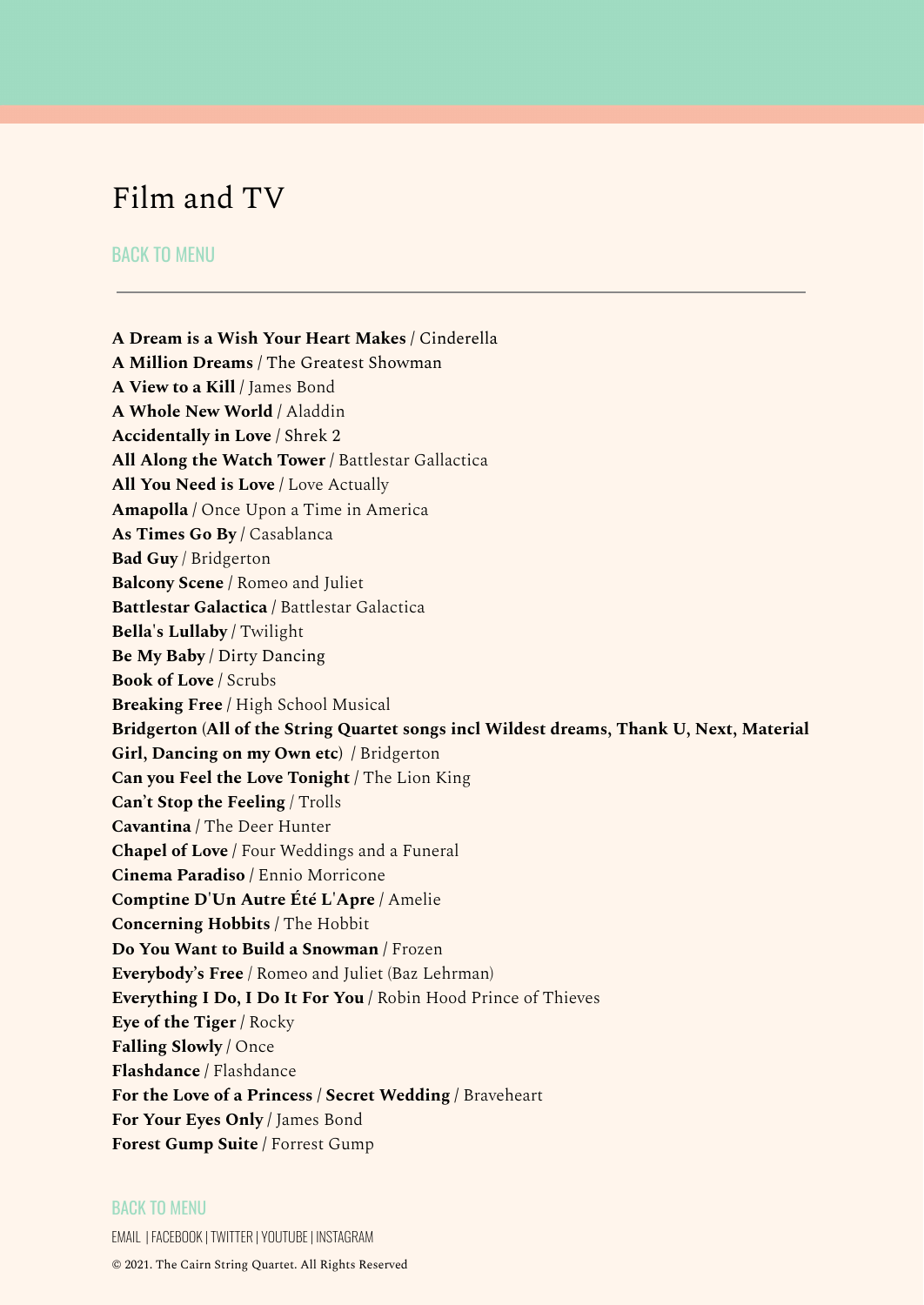**Friend Like Me** / Aladdin **Gabriel's Oboe from The Mission /** Ennio Morricone **Game of Thrones theme Girls Like You** / Bridgerton **Glasgow Love Theme /** Love Actually **Go the Distance** / Tarzan **Going the Distance /** Rocky **Good Vibrations /** The Beach Boys **Happy Days /** Happy Days **Hedwig's Theme /** Harry Potter **Hello Dolly /** Hello Dolly **He Sleeps** / Pretty Woman **I Could Be So Good for You /** Minder **I Don't Wanna Miss a Thing /** Armageddon **I See the Light** / Tangled **I Wanna Grow Old With You /** The Wedding Singer **I'll Be There for You /** Friends **Imperial March /** Star Wars **In Dreams /** Lord of the Rings **James Bond Themes Just like Heaven /** Just like Heaven **Kiss the Girl /** The Little Mermaid **Kissing You /** Romeo and Juliet **Kisses and Cake /** John Powell PS I Love You **Kissing in the Rain /** Great Expectations **Kissing You /** Romeo and Juliet **La Vie en Rose /** La Vie en Rose **Ladies and Gentlemen we are Floating in Space /** Eternal Sunshine for the Spotless Mind **Laras theme /** Dr Zhivago **Lathika's Theme /** Slumdog Millionaire **Lava** / from Pixar's Short "Lava" **Le Valse D'Amelie /** Amelie **Lets Go Fly a Kite /** Mary Poppins **Life's a Happy Song /** The Muppets **Love Theme /** Indiana Jones **Love Theme /** The Godfather **Maestro** / The Holiday **Make my Heart Fly** / Sunshine on Leith **Mamma Mia /** Abba **Married Life theme /** Up **Merry Go Round of Life** / Howl's Moving Castle

### BACK TO [MENU](#page-0-0)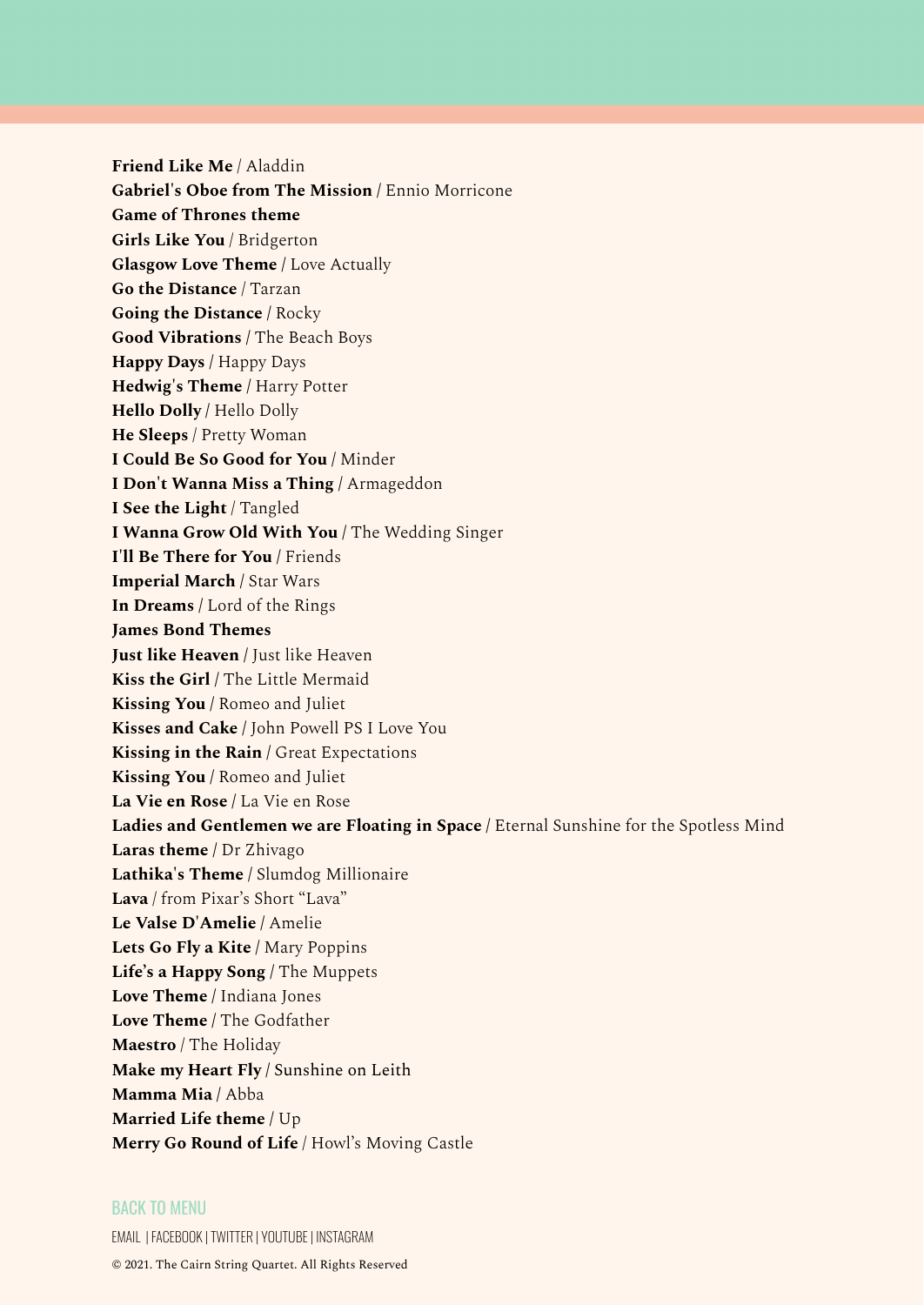**My Heart Will Go On /** Titanic **My Neighbour Totoro Never Enough /** The Greatest Showman **No Time to Die** / James Bond **Noble Maiden Fair /** Brave **Nothing is Gonna Stop us Now /** Mannequin **Now We Are Free /** Gladiator **Once Upon a Dream** / Sleeping Beauty **One Day More /** Les Miserables **On the Nature of Daylight /** Max Richter / Arrival **Over and Done With** / Sunshine on Leith **Part of Your World /** The Little Mermaid **Pirates of the Carribean /** Pirates of the Carribean **PM's Love Theme /** Love Actually **Portuguese Love Theme /** Love Actually **Prelude to the Big Fight** / The Quiet Man **Prince Ali /** Aladdin **Pure Imagination /** Charlie and the Chocolate Factory **Ratatouille Main theme** / Ratatouille **Reflection** / Mulan **Rewrite the Stars** / The Greatest Showman **Rule the World /** Stardust **Say a Little Prayer /** My Best Friend's Wedding **Seasons of Love** / Rent **Shallow** / A Star is Born **Show Me Heaven /** Marie McKee 'Days of Thunder' **Skyfall /** James Bond **Someday My Prince Will Come** / Snow White and the Seven Dwarfs **Somewhere** / West Side Story **Somewhere in my Memory /** Home Alone / John Williams **Somewhere in Time** / John Barry **Somewhere Out There /** An American Tail **Songs of Love /** Father Ted **Spring 1 /** Max Richter **Tale as Old as Time /** Beauty and the Beast **Thank you for Being a Friend /** Theme from the Golden Girls **Thank U, Next** / Bridgerton **The A-Team /** The A-Team **The Addams Family /** The Addams Family **The Bare Necessities /** The Jungle Book **The Black Pearl /** Pirates of the Carribean

### BACK TO [MENU](#page-0-0)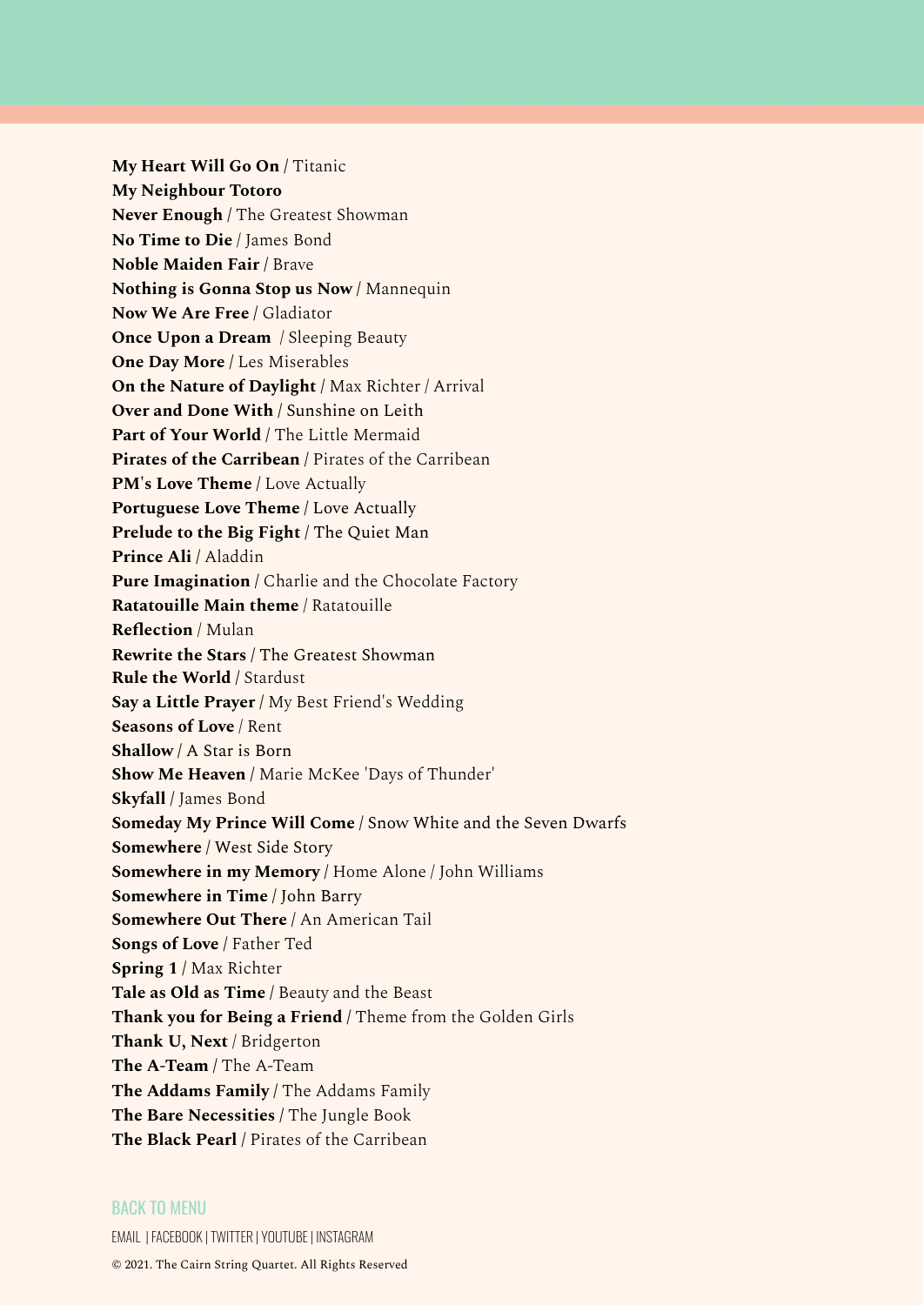**The Final Countdown /** Rocky **The Power of Love** / Back to the Future **The from Raider of the Lost Ark /** Indiana Jones **The Great Escape /** The Great Escape **The Ice Dance /** Edward Scissor Hands **The Kiss /** Last of the Mohicans **The Living Daylights /** James Bond **The Muppet Show /** Theme from The Muppet Show **The Next Place /** Meet Joe Black **The Piano /** The Piano **The Rose /** Beaches **The Time Warp /** Rocky Horror Show **The Touch /** Stan Bush Transformers **Theme from About Time** / About Time **Theme from Babylon 5 /** Babylon 5 **Theme from Back to the Future** / Back to the Future **Theme from Black Adder /** Black Adder **Theme from Chicago /** Chicago **Theme from Dr Zhivago /** Dr Zhivago **Theme from ET /** ET **Theme from Family Guy /** Family Guy **Theme from Fawlty Towers /** Fawlty Towers **Theme from Game of thrones /** Game of Thrones **Theme from Ghostbusters /** Ghostbusters **Theme from Gladiator - Now We Are Free /** Gladiator **Theme from He-Man /** He-Man **Theme from It's Always Sunny in Philadelphia /** It's Always Sunny in Philadelphia **Theme from Jaws /** Jaws **Theme from Jurassic Park /** Jurassic Park **Theme from Murder She Wrote /** Murder She Wrote **Theme from Raiders of the Lost Ark /** Indiana Jones **Theme from Requiem for a Dream /** Requiem for a Dream **Theme from Schindler's List /** Schindler's List **Theme from Sex and the City /** Sex and the City **Theme from Spongebob Squarepants** / Spongebob Squarepants **Theme from Star Wars /** Star Wars **Theme from Still Game /** Still Game **Theme from Superman /** Superman **Theme from The Great Escape /** The Great Escape **Theme from The Piano** / The Piano **Theme from The Simpsons /** The Simpsons

### BACK TO [MENU](#page-0-0)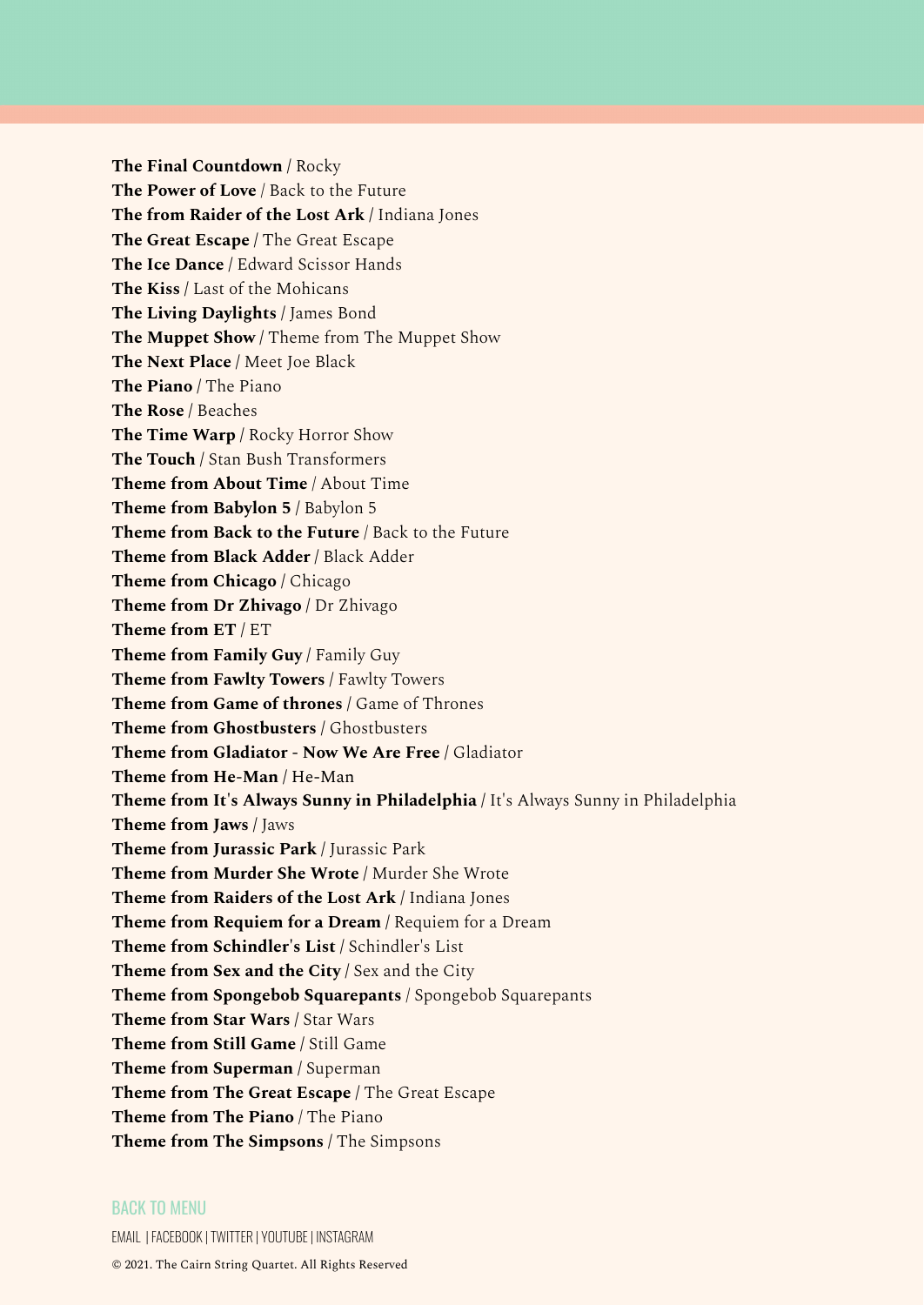**Theme from the West Wing /** The West Wing **Themes from Amélie /** Amélie **Theme from Twin Peaks /** Twin Peaks **This is Me** / The Greatest Showman **Throne Room and Hope /** Star Wars **Throw the coins /** Sense and Sensibility **Turning Page /** Twilight **Unchained Melody /** Ghost **Under the sea /** The Little Mermaid **Us /** 500 Days of Summer **Walkaway /** Meet Joe Black **Well Worn Pair of Pants /** The Sisterhood of the Travelling Pants **When you Wish Upon a Star /** Pinnochio **Where you Lead /** The Gilmore Girls Theme **Wildest Dreams** / Bridgerton **You're So Cool /** True Romance **You're the one that I want /** Grease **You've got a Friend in Me /** Toy Story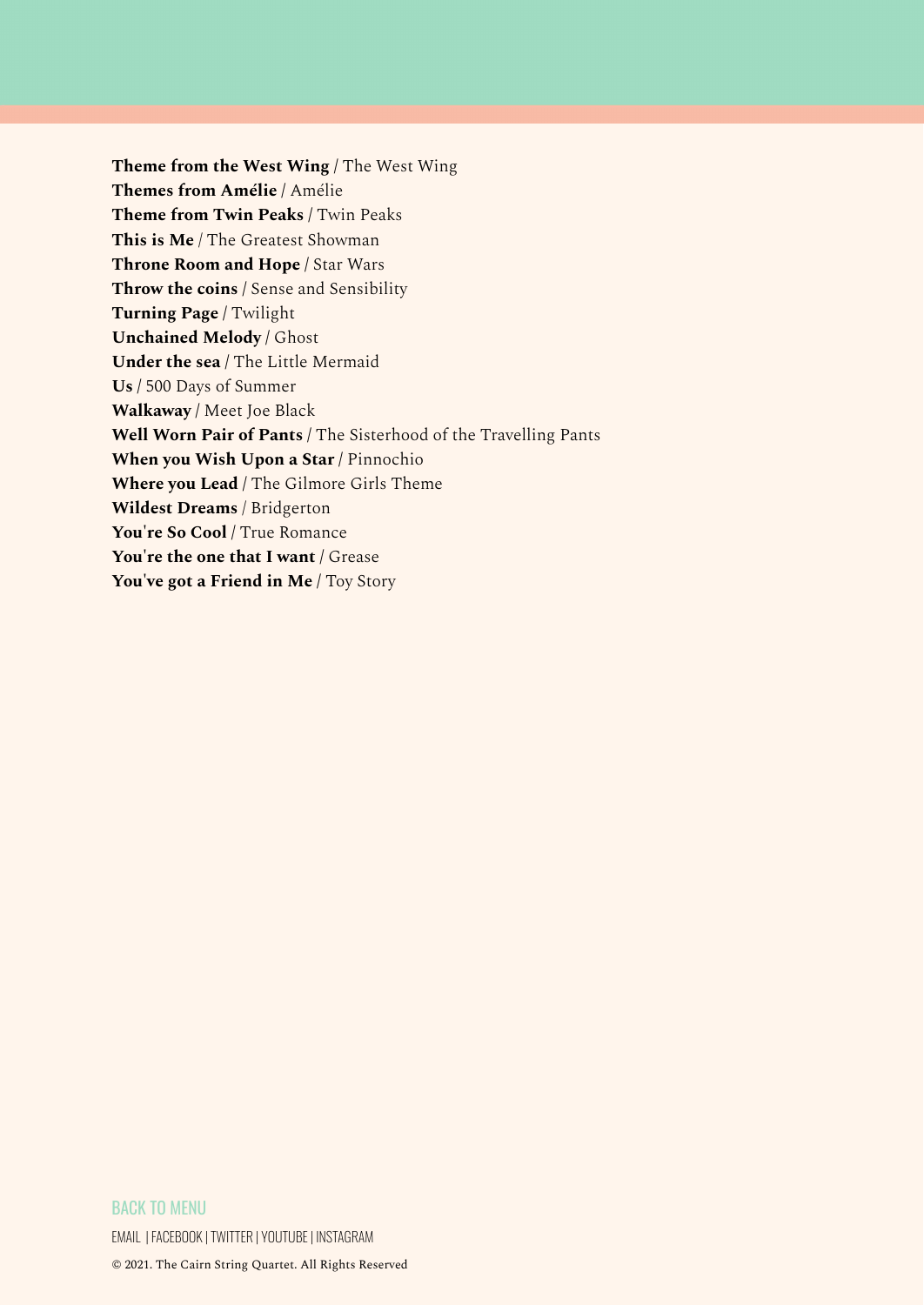# <span id="page-30-0"></span>Jazz, Rags and Tangos

# BACK TO [MENU](#page-0-0)

**Anything Goes /** Cole Porter **At Last /** Etta James **Beyond the Sea Can't take my eyes off of You /** Frankie Valli **Chelsea Bridge /** Billie Strayhorn **Copacobana /** Barry Manilow **Come Fly With Me Country Club /** Joplin **Dream a little dream /** Mamas and Papas **Easy Winners /** Joplin **Feeling Good /** Nina Simone **Fly me to the moon /** Bart Howard **God bless that child /** Billie Holliday **I got rhythm /** Gershwin **In the Mood /** Glenn Millar **La Comparisita /** Rodriguez **Lets do It /** Cole Porter **Libertango /** Piazzolla **Making Whopee /** Walter Donaldson **Moon River /** Mancini **Moondance /** Van Morrison **Moonlight in Vermont /** Suessdorf **Moonlight Serenade /** Glenn Millar **Mr Bojangles /** Nina Simone **My Funny Valentine /** Richard Rogers **New Rag /** Joplin **Paragon Rag /** Joplin **Rag Time Dance /** Joplin **Someone to watch over me /** Gershwin **Somewhere beyond the sea /** Bobby Darin **Somewhere Over the Rainbow /** Judy Garland **Smile /** Charlie Chaplin **Strangers in the Night /** Frank Sinatra **Summertime /** Gershwin

#### BACK TO [MENU](#page-0-0)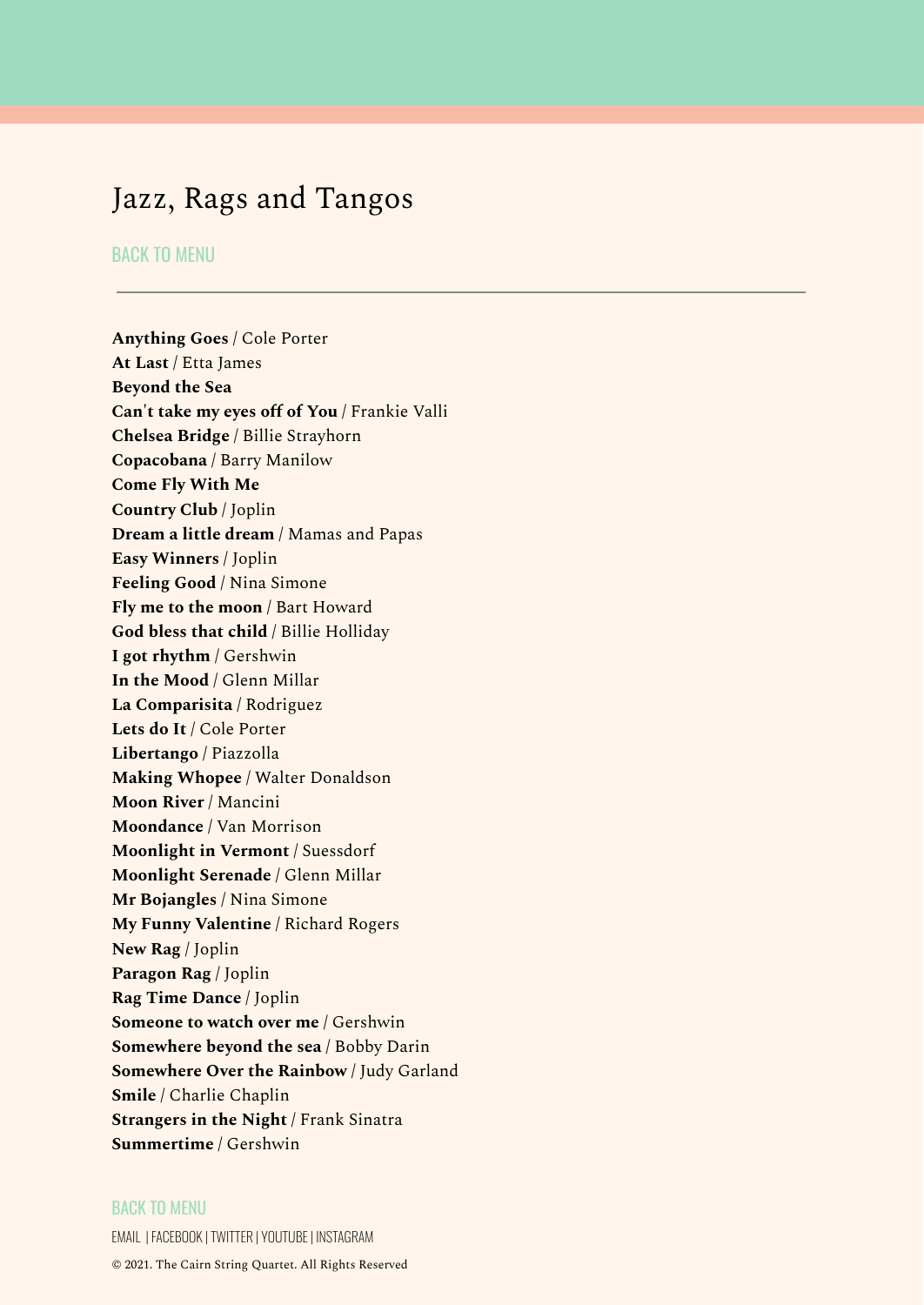**Sway /** Michael Bublé **Take the A Train /** Billie Strayhorn **Tango Albeniz /** Albeniz **Tango pour una Cabeza /** Gardel **That's Amore /** Dean Martin **The Entertainer /** Joplin **The Folks who live on the Hill /** Kerns **The Girl from Ipanema /** Antonio Jobim **Theme from Chicago /** Chicago **What a wonderful world /** Louis Armstrong **When I Fall in Love /** Heyman and Young **You can't take that away from me /** Gershwin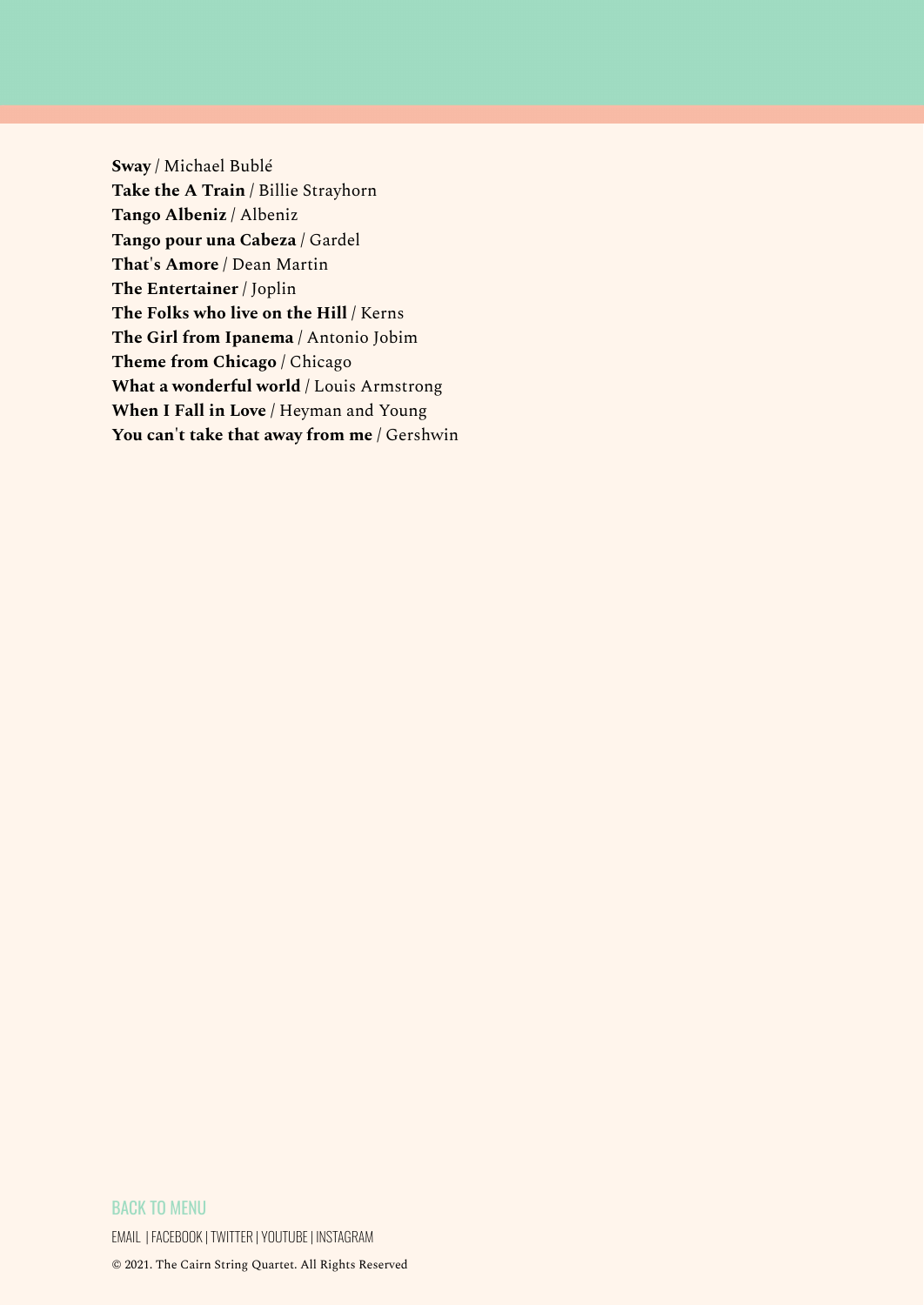# <span id="page-32-0"></span>Opera and Ballet

# BACK TO [MENU](#page-0-0)

**All I Ask of You from Phantom of the Opera /** Lloyd Weber **Barcarolle from Tales of Hoffmann /** Offenbach **Dance of the Cygnets /** Tchaikovsky **Dance of the Sugar Plum Fairy /** Tchaikovsky **Empty Chairs at Empty Tables from Les Miserables /** Schönberg **Habanera from Carmen /** Bizet **I don't Know How to Love Him from Jesus Christ Superstar /** Lloyd Webber **If I were a Rich Man from Fiddler on the Roof /** Bock and Harnick **Meditation from Thais /** Massenet **Music of the Night from Phantom of the Opera /** Lloyd Weber **Nessun dorma from Turandot /** Puccini **Non più andrai from The Marriage of Figaro /** Mozart **O mio babbino caro from Gianni Schicchi /** Puccini **Prelude to Carmen /** Bizet **Seasons of Love** / Rent **Somewhere from West Side Story /** Bernstein **The Nutcracker Suite /** Tchaikovsky **Tonight from West Side Story /** Bernstein **Un Bel Di /** Madame Butterfly **Waltz of the Flowers /** Tchaikovsky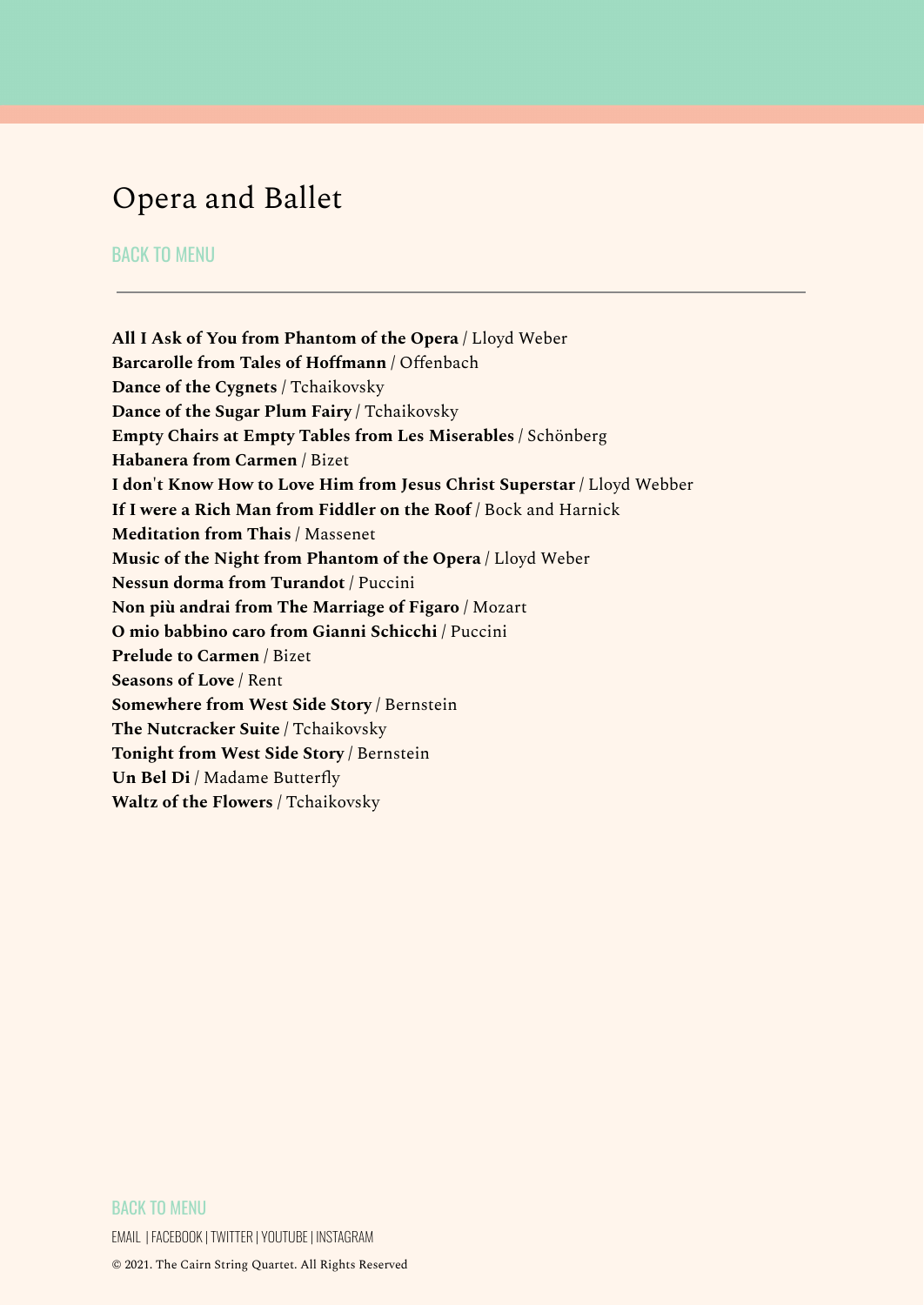# <span id="page-33-0"></span>Scottish / Irish Traditional

# BACK TO [MENU](#page-0-0)

**Ae Fond Kiss /** Robert Burns **Amazing Grace /** John Newton **Ashokan Farewell /** Ungar **Auld Lang Syne /** Robert Burns **Brian Boru March Caledonia /** Dougie MacLean **Carrickfergus Dublin in the Rare Old Times /** traditional **Galway Girl /** traditional **Grace /** The Dubliners **Highland Cathedral /** Roever and Korb **Irish Sherry Suite /** Thorp **Irish Wedding Song** / Donal O Shaughnessy **It's a Long Way from Clare to Here /** Lea Rig **Las Vegas in the Hills of Donegal** / Goats Don't Shave **Loch Lomond Love is the Way /** Eddi Reader **Mid Air /** Paul Buchanan **My Love is Like a Red, Red Rose /** Robert Burns **Secret Wedding from 'Braveheart' /** James Horner **She Moved Through the Fair Skye Boat Song /** Boulton and MacLeod **The Dark Island The Gentle Light that Wakes Me /** Phil Cunningham and Aly Bain **Wild Mountain Thyme /** Will you go Lassie, go